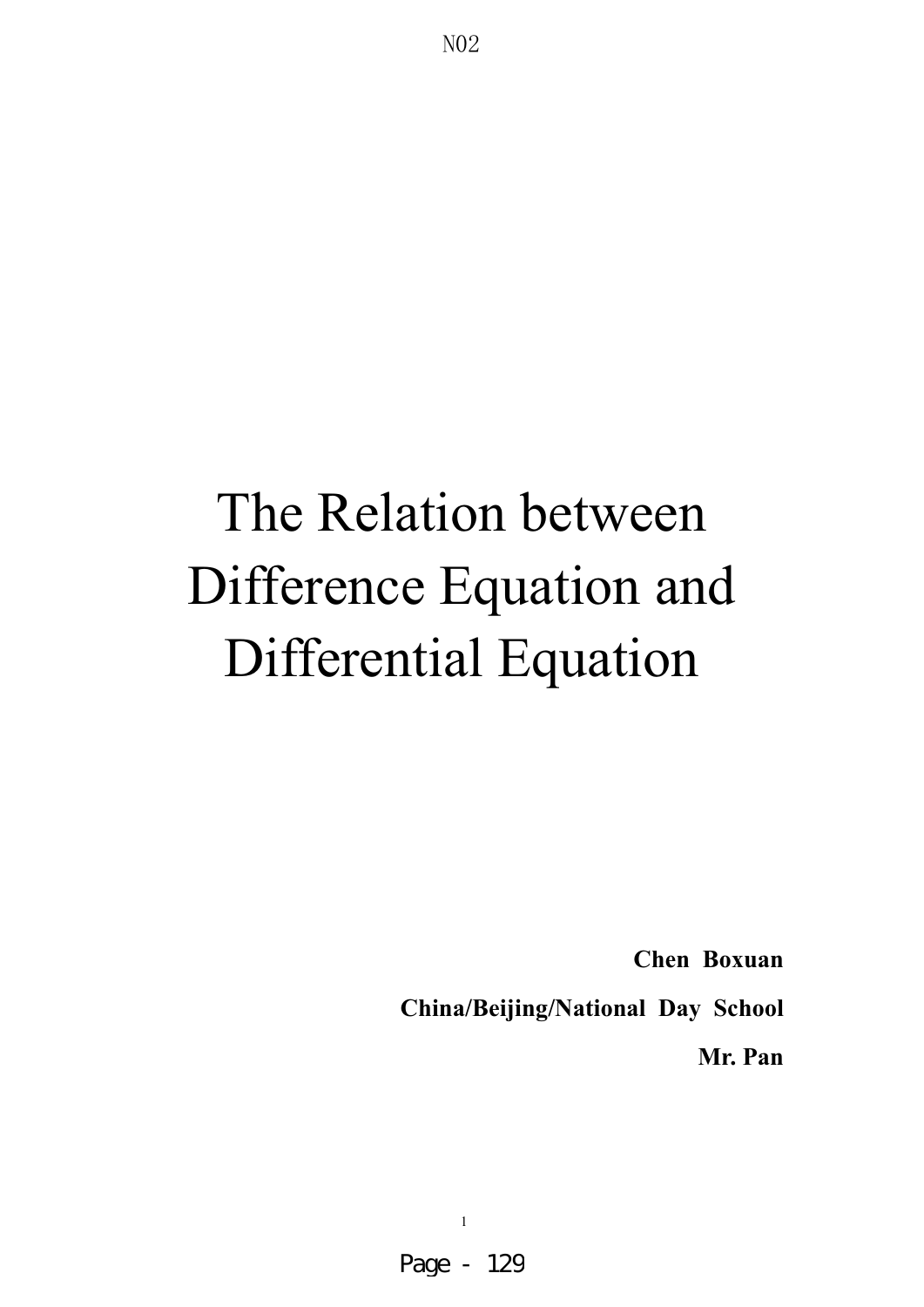### **Abstract:**

In this paper, we will explain the solution to the difference equation by converting the difference equation into a corresponding differential equation. Then we can also derive the Euler-Maclaurin formula by using a similar method.

**Keyword:** difference equation, differential equation, qualitative analysis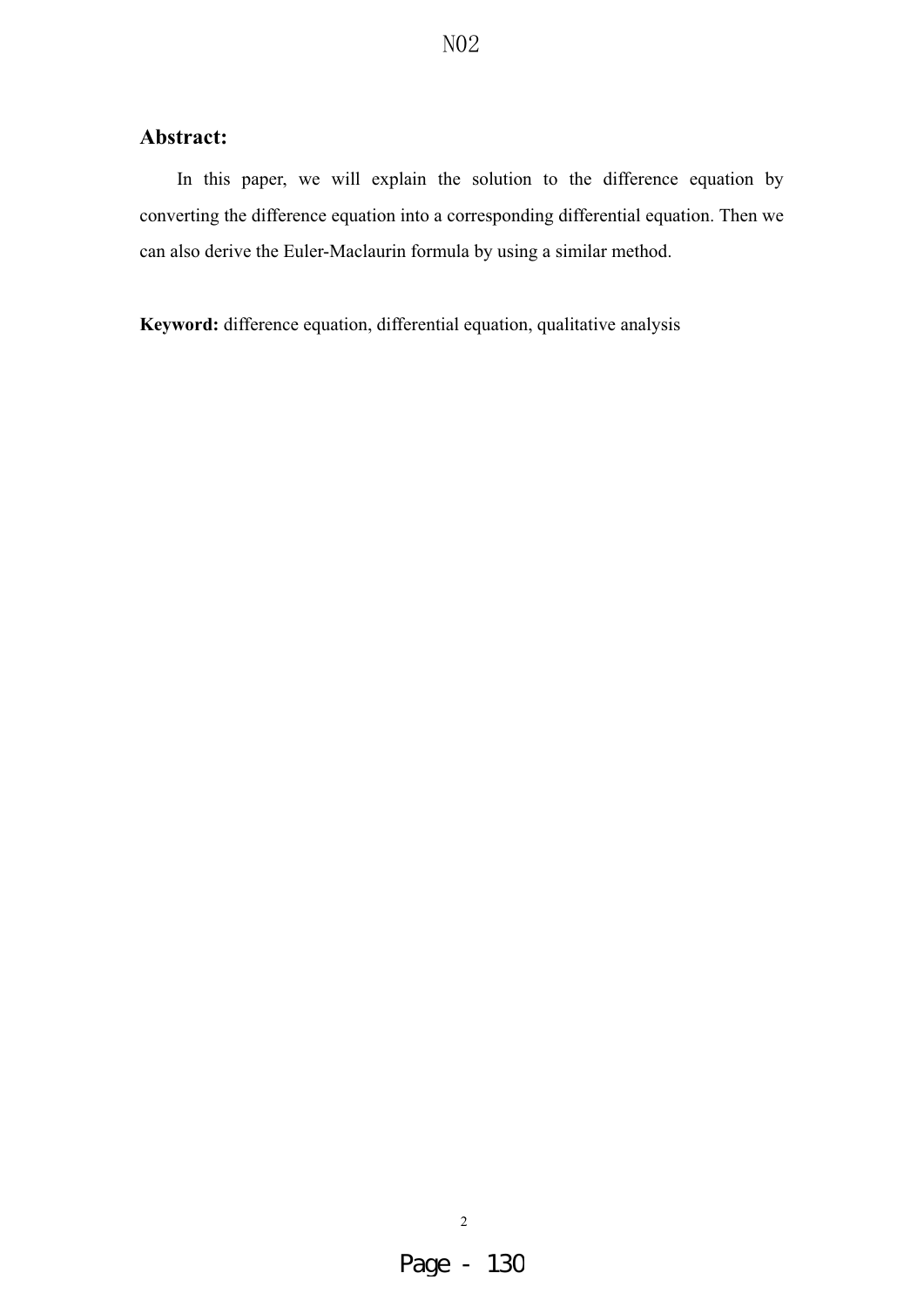### **Introduction:**

We usually need to solve difference equations in theoretical research and practical situations. However, there are not so many articles on difference equations as those on differential equations. Throughout my investigation, I found that the results of difference equations are similar to those of their differential counterparts. As such we try to study difference equations by using the theory of differential equations.

## **Part1. On homogeneous linear difference equations with constant coefficients**

Consider the general form of linear difference equation with constant coefficients:

$$
\sum_{i=0}^n a_i x_{t+n-i} = 0.
$$

Being familiar with the theory of differential equations, we try to convert the difference equation into the related differential equation:

$$
\sum_{i=0}^n b_i D^{n-i} x_i = 0,
$$

where  $D$  is a differential operator. Then we can solve them. Though there are many forms of different differential equations, they all accord with the same difference equation. So we can just consider one of them.

In this paper we denote  $x_{t+i} = V^i x_t$ , where *V* is a recurrence operator.

**Section 1:**  $Vx_t - kx_t = 0, k \in C$ .

We regard  $x_t$  as a continuous function:

$$
x_t = x(t),
$$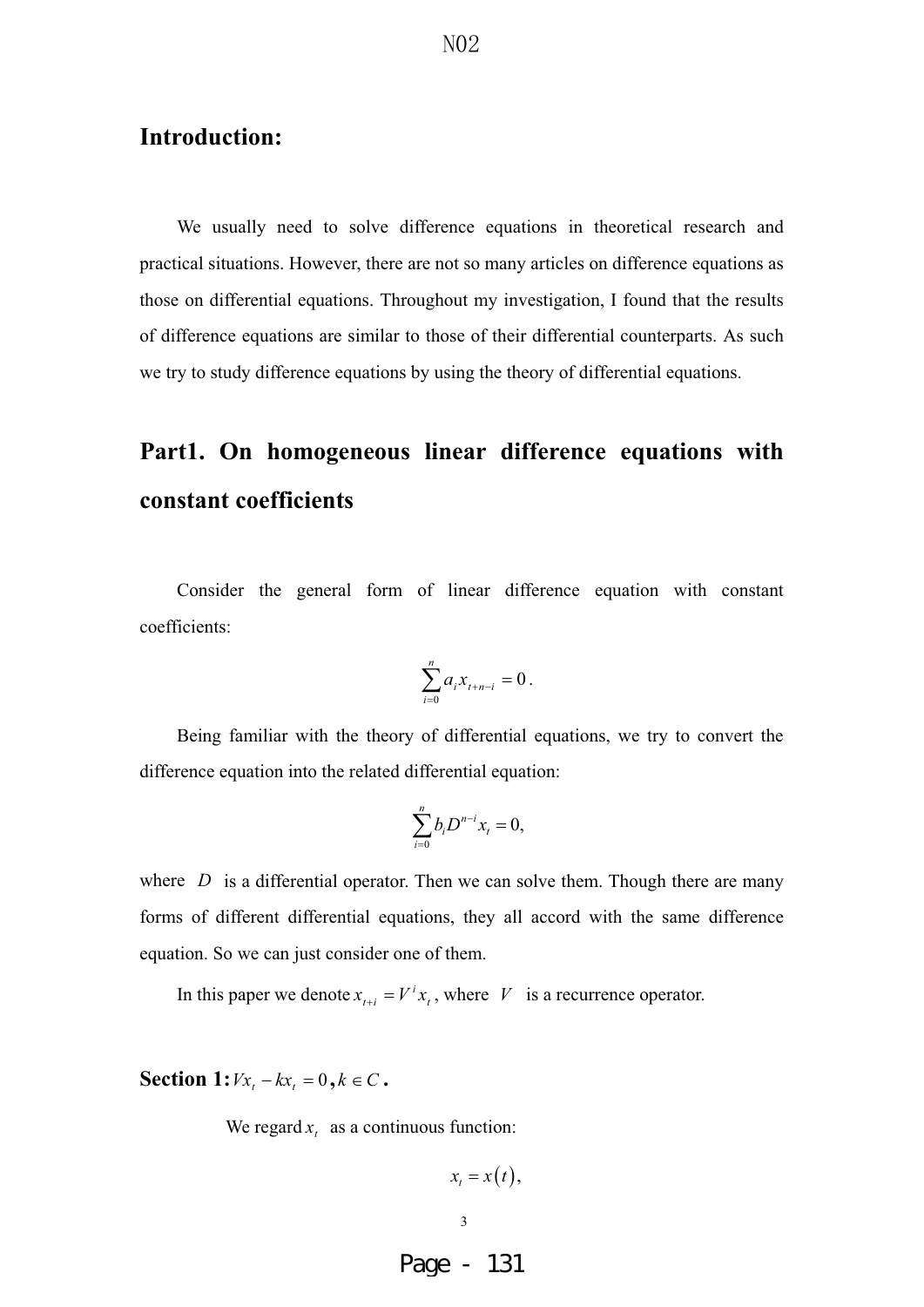where *t* is an independent variable.

Let  $\sum_{t+\frac{1}{n}}$  $x_{\atop{t+\frac{2}{n}}}, \ldots,$  $x_{t+\frac{n-1}{n}}$  be points in the region between  $x_t$  and  $x_{t+1}$ , then

we have:

$$
x_{\mu+\frac{k+1}{n}} = V^{\frac{1}{n}} x_{\mu+\frac{k}{n}}, (k = 0,1,\dots n-1),
$$

and

$$
\left(V^{\frac{1}{n}}\right)^n x_t = Vx_t.
$$

We can suppose:

$$
V^{\frac{1}{n}} x_t - \lambda x_t = 0 , n \in N^+.
$$

Thus:

$$
Vx_t = x_{t+1}
$$
  
=  $x_{t+\frac{n-1+1}{n}}$   
=  $V^{\frac{1}{n}}x_{t+\frac{n-1}{n}}$   
=  $\lambda x_{t+\frac{n-1}{n}}$   
=  $\cdots$   
=  $\lambda^n x_t$   
=  $kx_t$ .

Comparing coefficients , we obtain the following equation:

$$
\lambda = k^{\frac{1}{n}}.
$$

Rearranging:

$$
V^{\frac{1}{n}} x_t - k^{\frac{1}{n}} x_t = 0 , n \in N^+.
$$

Because we have  $\int_{t+\frac{k}{n}}^{n}$  $x_{t+\frac{k+1}{n}} = V^{\frac{1}{n}} x_{t+\frac{k}{n}}$ ,  $(k = 0,1, \dots n-1)$  as well, we obtain:

$$
V^{\frac{m}{n}}x_t = x_{t+\frac{m}{n}}.
$$

Page - 132

4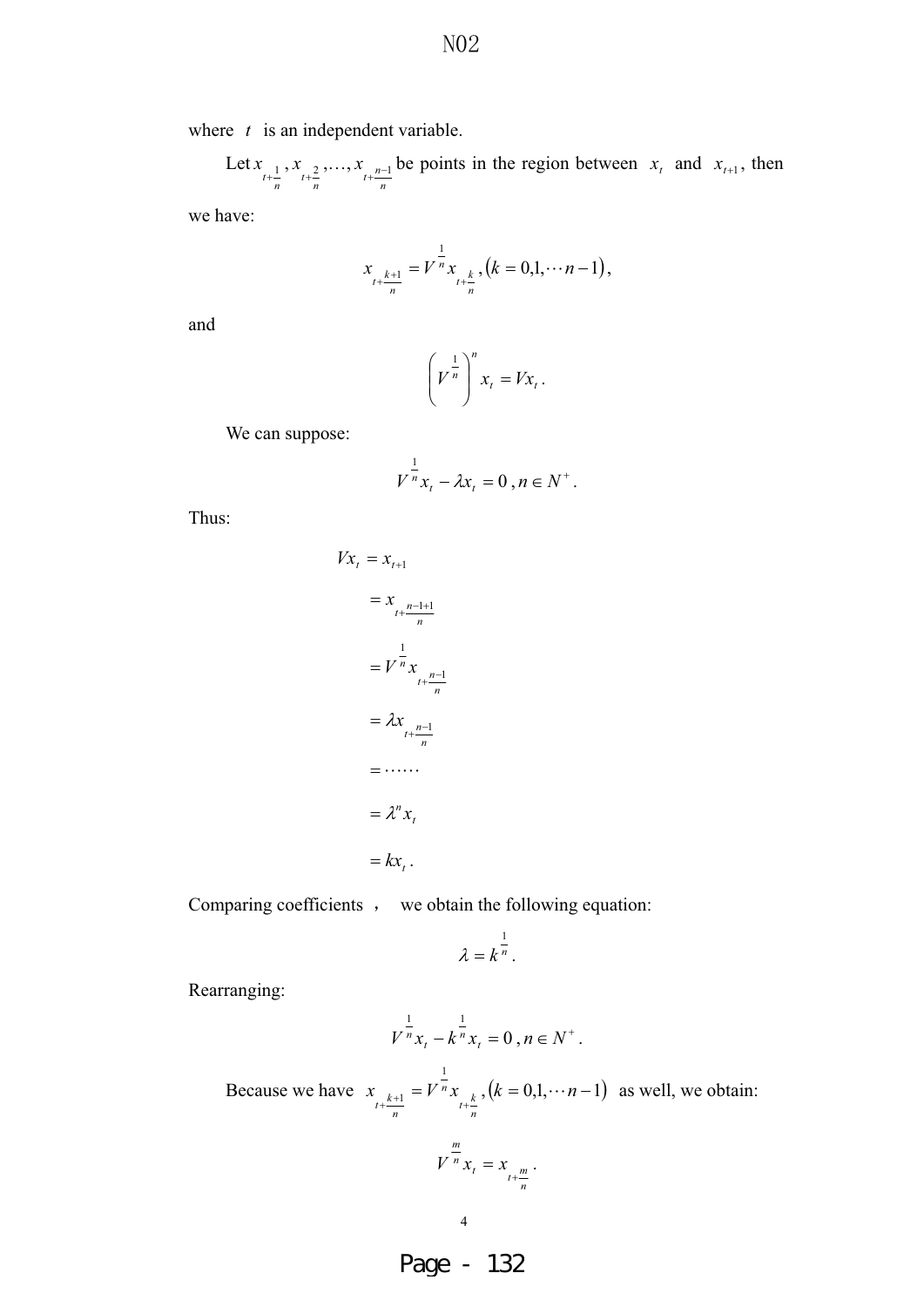N<sub>0</sub>2

By induction, first we suppose that:

$$
V^{\frac{m}{n}}x_t - k^{\frac{m}{n}}x_t = 0, \forall m \in N^+.
$$

Then we obtain:

$$
0 = V^{\frac{1}{n}} x_{t + \frac{m}{n}} - k^{\frac{1}{n}} x_{t + \frac{m}{n}}
$$
  
=  $V^{\frac{1}{n}} \cdot V^{\frac{m}{n}} x_t - k^{\frac{1}{n}} \cdot k^{\frac{m}{n}} x_t$   
=  $V^{\frac{m+1}{n}} x_t - k^{\frac{m+1}{n}} x_t$ .

Obviously the following equation is satisfied:

$$
V^q x_t - k^q x_t = 0 , q \in Q^+.
$$

This is:

$$
V^q x_t = x_{t+q} = k^q x_t, q \in Q^+.
$$

We first find a series  $\{q_i\}$  converging to  $r \in R^+$ , then we can obtain:

$$
= k^{\frac{1}{n}} \cdot V^{\frac{1}{n}} x_{t + \frac{n-2}{n}} + \mu \cdot l^{t + \frac{n-1}{n}} - kx_{t}
$$

$$
= k^{r} x_{t}
$$

Define 
$$
V^{r} x_{t} = \lim_{i \to +\infty} V^{q_{i}} x_{t}, x_{t+r} = \lim_{i \to +\infty} x_{t+q_{i}}.
$$

We can obtain:

$$
V^{r} x_{t} - k^{r} x_{t} = 0, r \in R^{+}.
$$

This is:

$$
(V^r-1)x_t=(k^r-1)x_t.
$$

Taking the limit of the following equation as  $r \to 0$ , we have:

$$
Dx_{t} = \lim_{r \to 0} \frac{(x_{t+r} - x_{t})}{r}
$$
  
= 
$$
\lim_{r \to 0} \frac{V^{r} - 1}{r} x_{t}
$$
  
= 
$$
\lim_{r \to 0} \frac{k^{r} - 1}{r} x_{t}
$$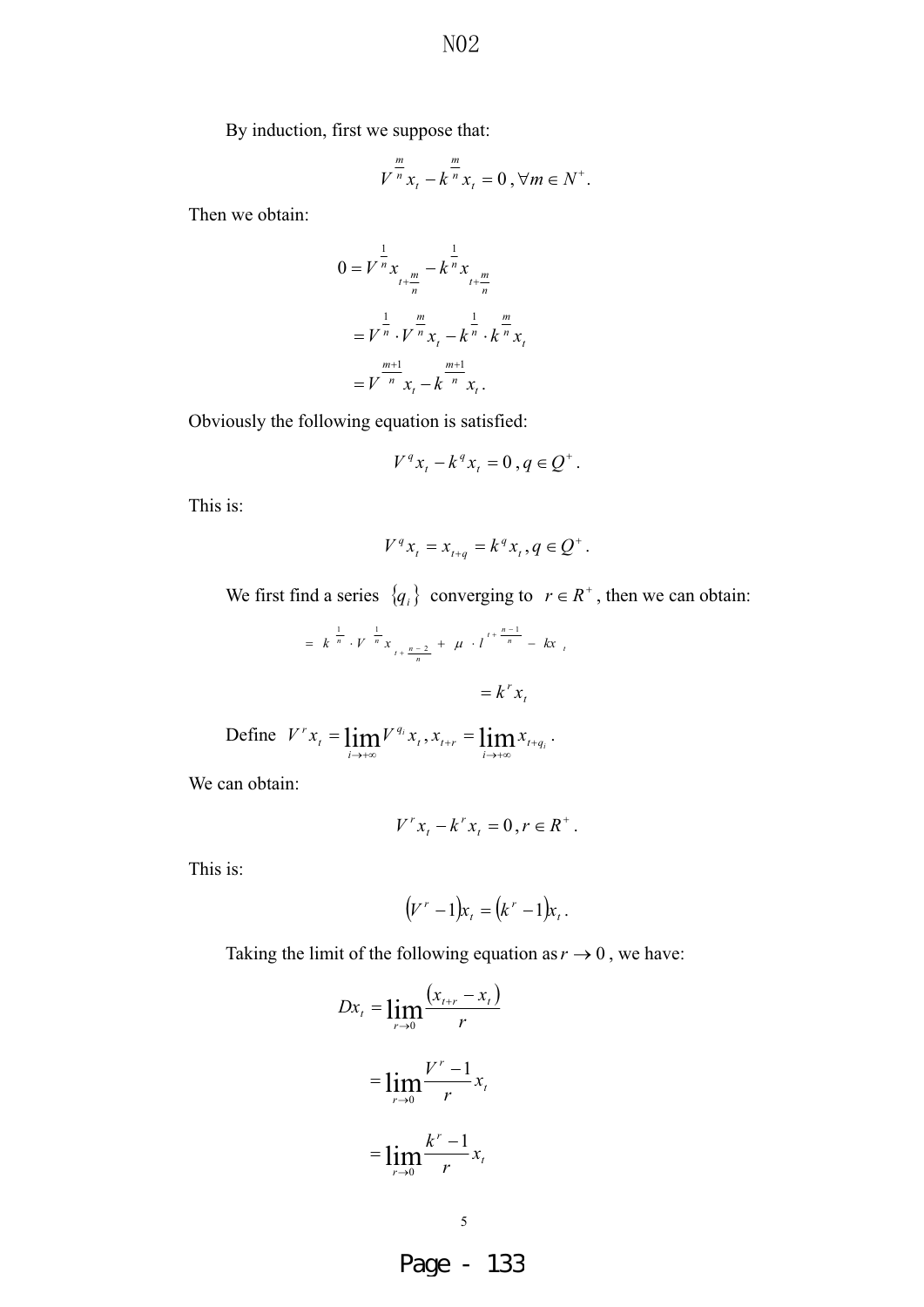$$
= \ln k \cdot x_{t} .
$$

The difference equation  $Vx_t - kx_t = 0$  can be converted into the related differential equation  $Dx_t - \ln k \cdot x_t = 0$ .

We will give an example to explain the above method.

**Example1:**  $x_{t+1} = -2x_t$ ,  $x_0 = 1$  (This is a geometric progression).

By using above method, we obtain:

$$
Dx_t = \ln(-2) \cdot x_t, x_0 = 1.
$$

The solution is:

$$
x_t = e^{\ln(-2)t} = (-2)^t.
$$

**Section 2:**  $Vx_t - kx_t = \alpha \cdot l^t$ ,  $k \in C$ ,  $l \in C$ ,  $k \neq l$ ,  $\alpha$  is a constant coefficient.

Let  $\sum_{t+\frac{1}{n}}$  $x_{\atop{t+\frac{2}{n}}}, \ldots,$  $\lim_{t \to \frac{n-1}{n}}$  be points in the region between  $x_t$  and  $x_{t+1}$ , then

we have:

$$
x_{\mu + \frac{k+1}{n}} = V^{\frac{1}{n}} x_{\mu + \frac{k}{n}}, (k = 0, 1, \cdots n-1);
$$

and

$$
\left(V^{\frac{1}{n}}\right)^n x_t = Vx_t.
$$

We can suppose:

$$
V^{\frac{1}{n}}x_t - \lambda x_t = \mu \cdot l^t.
$$

Thus:

$$
Vx_t - kx_t = V^{\frac{1}{n}} x_{t + \frac{n-1}{n}} - kx_t
$$
  
=  $\lambda \cdot x_{t + \frac{n-1}{n}} + \mu \cdot l^{t + \frac{n-1}{n}} - kx_t$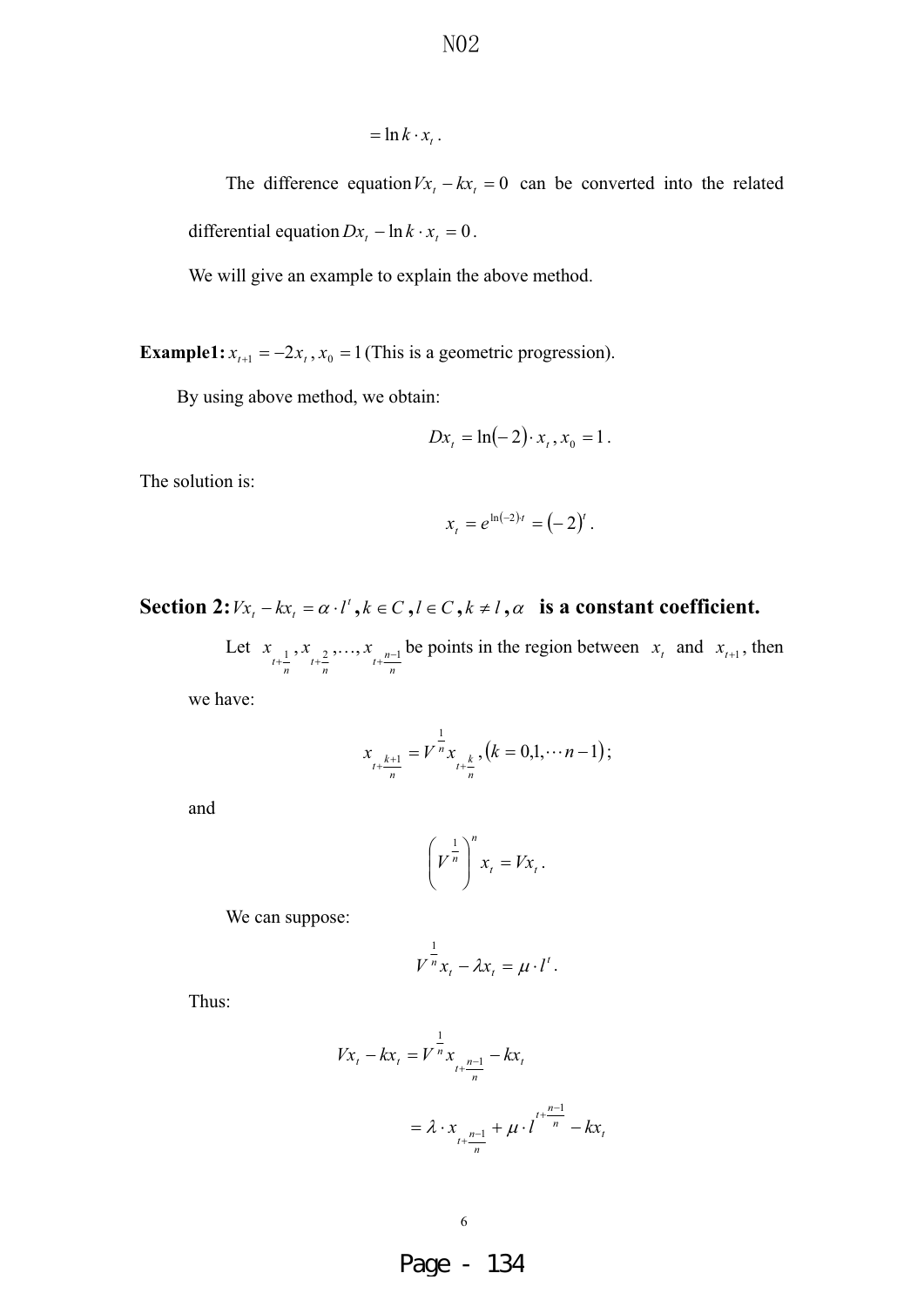$$
= \lambda \cdot V^{\frac{1}{n}} x_{t + \frac{n-2}{n}} + \mu \cdot l^{\frac{t + \frac{n-1}{n}}{n}} - kx_t
$$
  
\n
$$
= \cdots
$$
  
\n
$$
= \lambda^n x_t + \mu \cdot \left( \lambda^{n-1} \cdot l^t + \cdots + \lambda \cdot l^{\frac{n-2}{n}} + l^{\frac{n-1}{n}} \right) - kx_t
$$
  
\n
$$
= \lambda^n x_t - kx_t + \frac{k - l}{\frac{1}{k} - l^{\frac{1}{n}} \cdot \mu \cdot l^t}
$$
  
\n
$$
= \alpha \cdot l^t.
$$

Comparing coefficients , we obtain the following equation:

$$
\lambda = k^{\frac{1}{n}}, \mu = \frac{k^{\frac{1}{n}} - l^{\frac{1}{n}}}{k - l} \cdot \alpha.
$$

So the original equation can be converted into:

$$
V^{\frac{1}{n}}x_t - k^{\frac{1}{n}}x_t = \frac{k^{\frac{1}{n}} - l^{\frac{1}{n}}}{k - l} \cdot \alpha \cdot l^t, n \in N^+.
$$

Because we have  $\int_{t+\frac{k}{n}}^{n}$  $x_{t+\frac{k+1}{n}} = V^{\frac{1}{n}} x_{t+\frac{k}{n}}$ ,  $(k = 0,1, \dots n-1)$  as well, we obtain:

$$
V^{\frac{m}{n}}x_t = x_{t+\frac{m}{n}}.
$$

By induction, we suppose that the following equation is satisfied:

$$
V^{\frac{1}{n}}x_t - k^{\frac{1}{n}}x_t = \frac{k^{\frac{1}{n}} - l^{\frac{1}{n}}}{k - l} \cdot \alpha \cdot l^t, \forall m \in N^+.
$$

Then we can obtain:

$$
\frac{k^{\frac{1}{n}} - l^{\frac{1}{n}}}{k - l} \cdot \alpha \cdot l^{t + \frac{m}{n}} = V^{\frac{1}{n}} x_{t + \frac{m}{n}} - k^{\frac{1}{n}} x_{t + \frac{m}{n}}
$$
\n
$$
= V^{\frac{1}{n}} \cdot V^{\frac{m}{n}} x_t - k^{\frac{1}{n}} \cdot \left( k^{\frac{m}{n}} x_t + \frac{k^{\frac{m}{n}} - l^{\frac{m}{n}}}{k - l} \cdot \alpha \cdot l^{t} \right)
$$
\n
$$
= V^{\frac{m+1}{n}} x_t - k^{\frac{m+1}{n}} x_t - \frac{k^{\frac{m+1}{n}} - l^{\frac{m}{n}} \cdot k^{\frac{1}{n}}}{k - l} \cdot \alpha \cdot l^{t}.
$$

This is: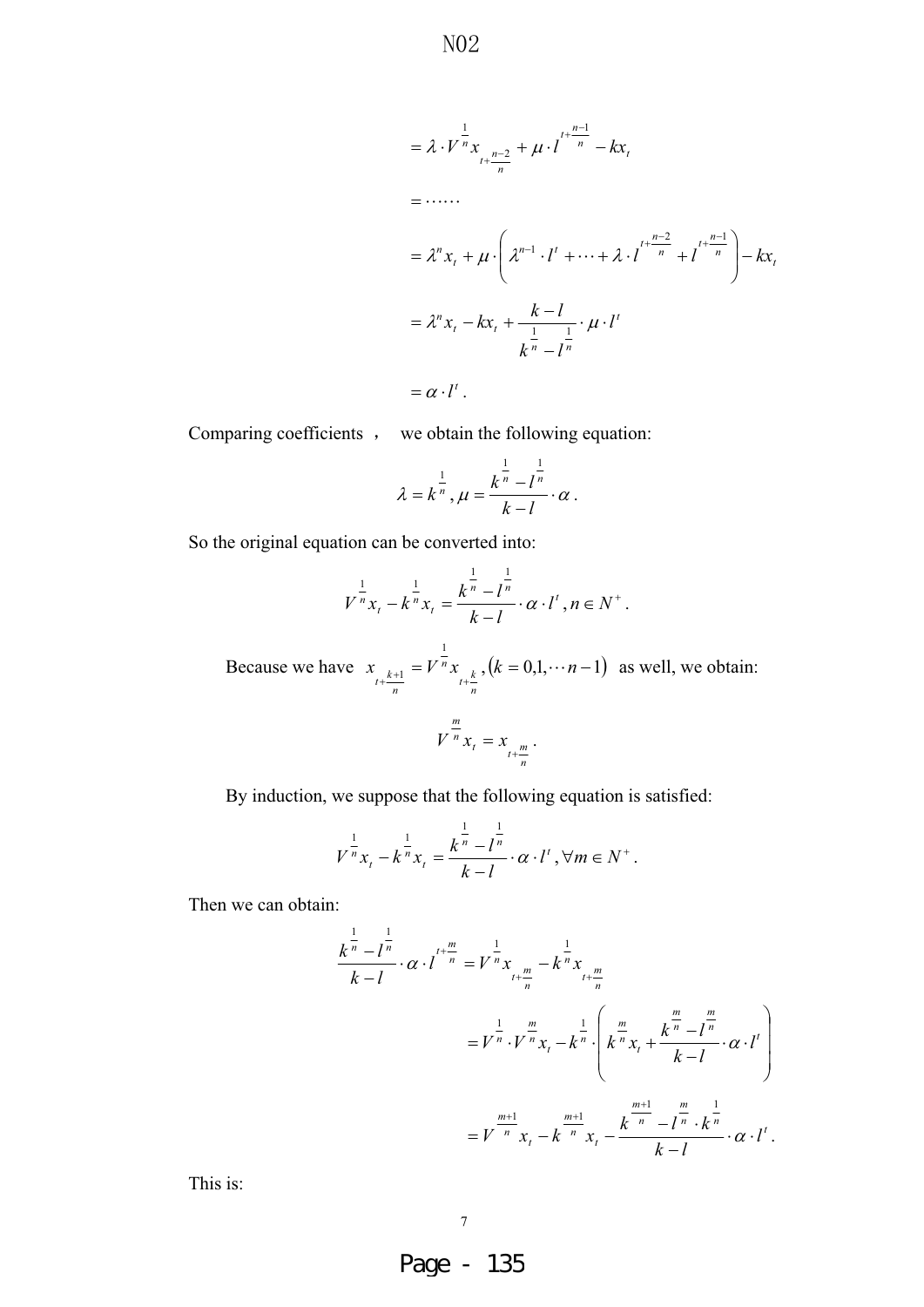$$
V^{\frac{m+1}{n}}x_t - k^{\frac{m+1}{n}}x_t = \frac{k^{\frac{m+1}{n}} - l^{\frac{m+1}{n}}}{k - l} \cdot \alpha \cdot l^t.
$$

We can easily obtain that:

$$
V^q x_t - k^q x_t = \frac{k^q - l^q}{k - l} \cdot \alpha \cdot l^t, q \in Q^+.
$$

This is:

$$
V^{q} x_{t} = x_{t+q} = k^{q} x_{t} + \frac{k^{q} - l^{q}}{k - l} \cdot \alpha \cdot l^{t}, q \in Q^{+}.
$$

We first find a series  $\{q_i\}$  converging to  $r \in R^+$ , then we can obtain:

$$
\lim_{i \to \infty} V^{q_i} x_i = \lim_{i \to \infty} x_{i+q_i} = \lim_{i \to \infty} \left( k^{q_i} x_i + \frac{k^{q_i} - l^{q_i}}{k - l} \cdot \alpha \cdot l^t \right)
$$

$$
= k^r x_i + \frac{k^r - l^r}{k - l} \cdot \alpha \cdot l^t.
$$

Define  $V^r x_t = \lim_{t \to \infty} V^{q_t} x_t$  $V^{r} x_{t} = \lim_{i \to +\infty} V^{q_{i}} x_{t}, x_{t+r} = \lim_{i \to +\infty} x_{t+q_{i}}$ .

We can obtain:

$$
V^{r}x_{t} - k^{r}x_{t} = \frac{k^{r} - l^{r}}{k - l} \cdot \alpha \cdot l^{t}, r \in R^{+}.
$$

This is:

$$
(V^r-1)x_t = (k^r-1)x_t + \frac{k^r - l^r}{k-l} \cdot \alpha \cdot l^t.
$$

Letting  $r \rightarrow 0$ , we can get:

$$
Dx_{t} = \lim_{r \to 0} \frac{(x_{t+r} - x_{t})}{r}
$$
  
= 
$$
\lim_{r \to 0} \frac{V^{r} - 1}{r} x_{t}
$$
  
= 
$$
\lim_{r \to 0} \frac{k^{r} - 1}{r} x_{t} + \lim_{r \to 0} \frac{k^{r} - l^{r}}{r \cdot (k - l)} \cdot \alpha \cdot l^{t}
$$
  
= 
$$
\ln k \cdot x_{t} + \beta \cdot l^{t},
$$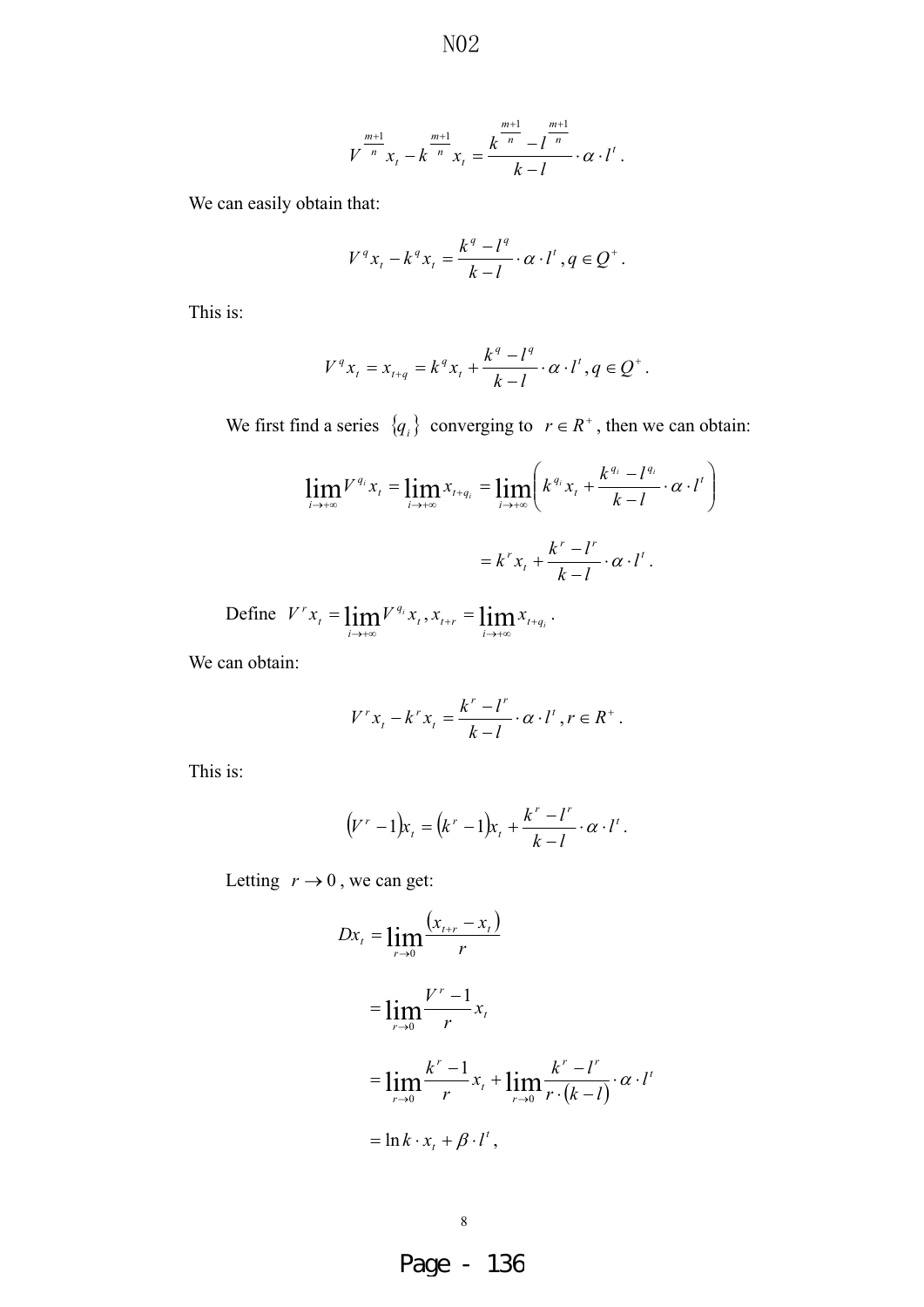where *lk lk*  $\beta = \alpha \cdot \frac{\ln k - \ln l}{k - l}.$ 

The difference equation  $Vx_t - kx_t = \alpha \cdot l'$  was converted into the differential equation  $Dx_t - \ln k \cdot x_t = \beta \cdot l'$ .

From the following two equations:

$$
Vx_t - kx_t = \alpha \cdot l^t,
$$
  

$$
Dx_t - \ln k \cdot x_t = \beta \cdot l^t,
$$

we see that the functions' forms on the right are the same.

**Section 3:**  $Vx_t - kx_t = \alpha \cdot k^t$ ,  $k \in C$ ,  $\alpha$  **is a constant coefficient.** 

Let  $\sum_{t+\frac{1}{n}}$  $x_{\atop{t+\frac{2}{n}}}, \ldots,$  $x_{t+\frac{n-1}{n}}$  be points in the region between  $x_t$  and  $x_{t+1}$ , then

we have:

$$
x_{\frac{k+1}{n}} = V^{\frac{1}{n}} x_{\frac{k}{n+k}}, (k = 0, 1, \dots n-1);
$$

$$
\left(V^{\frac{1}{n}}\right)^n x_t = V x_t.
$$

We can suppose:

$$
V^{\frac{1}{n}}x_t - \lambda x_t = \mu \cdot k^t.
$$

Thus:

$$
Vx_{t} - kx_{t} = V^{\frac{1}{n}}x_{t + \frac{n-1}{n}} - kx_{t}
$$
  
=  $\lambda \cdot x_{t + \frac{n-1}{n}} + \mu \cdot k^{t + \frac{n-1}{n}} - kx_{t}$   
=  $\lambda \cdot V^{\frac{1}{n}}x_{t + \frac{n-2}{n}} + \mu \cdot k^{t + \frac{n-1}{n}} - kx_{t}$   
=  $\cdots$   
=  $\lambda^{n}x_{t} + \mu \cdot \left(\lambda^{n-1} \cdot k^{t} + \cdots + \lambda \cdot k^{t + \frac{n-2}{n}} + k^{t + \frac{n-1}{n}}\right) - kx_{t}$ 

9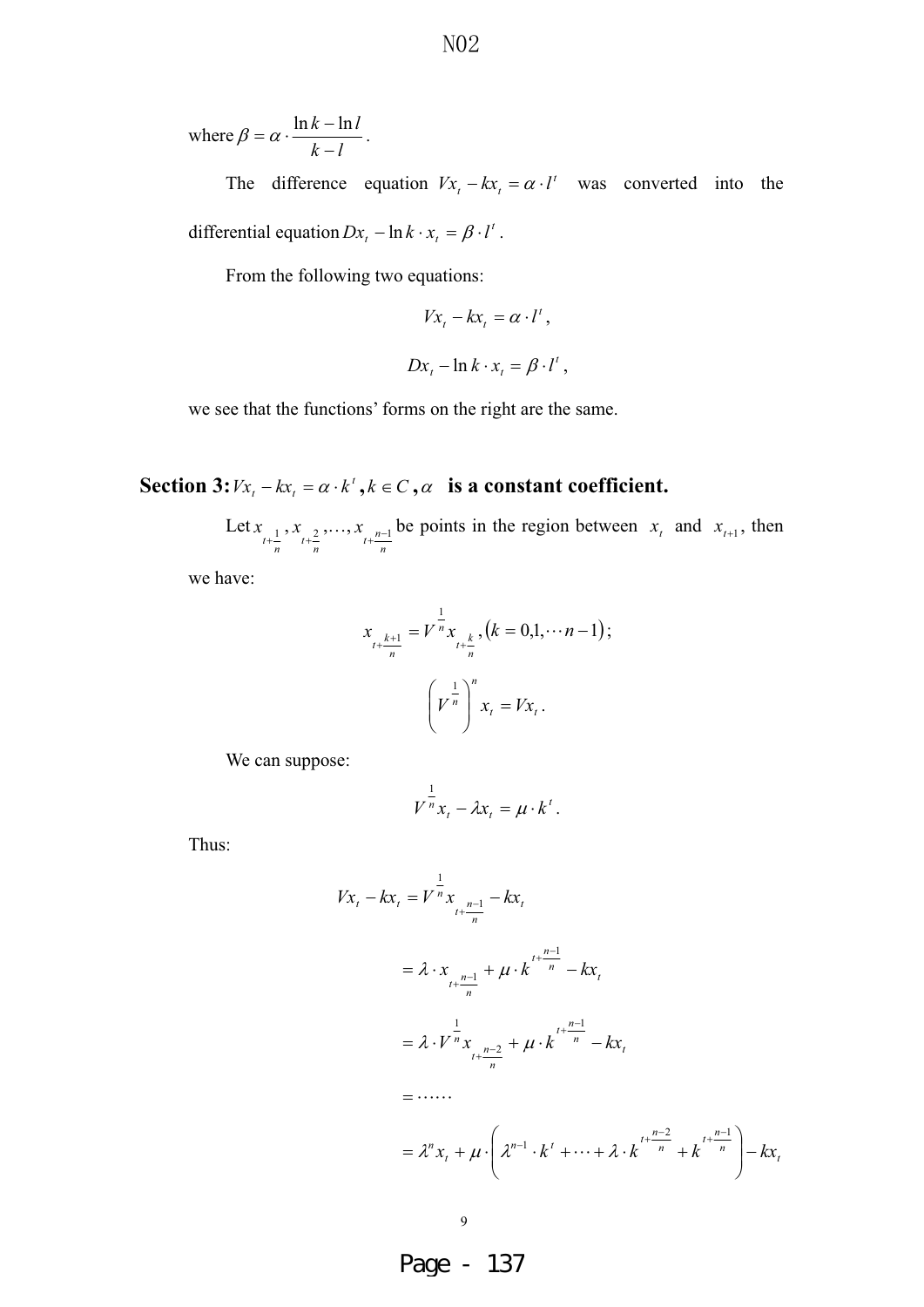$$
\overline{N02}
$$

$$
=\alpha\cdot l^t.
$$

So we have:

$$
\lambda = k^{\frac{1}{n}}, \mu = \frac{1}{n} \cdot k^{\frac{1}{n-1}} \cdot \alpha.
$$

So the original equation can be converted into:

$$
V^{\frac{1}{n}}x_t - k^{\frac{1}{n}}x_t = \frac{1}{n} \cdot k^{\frac{1}{n}-1} \cdot \alpha \cdot k^t, n \in N^+
$$

Because we have  $\int_{t+\frac{k}{n}}^{n}$  $x_{t+\frac{k+1}{n}} = V^{\frac{1}{n}} x_{t+\frac{k}{n}}$ ,  $(k = 0,1, \dots n-1)$  as well, we have:

$$
V^{\frac{m}{n}}x_t = x_{t+\frac{m}{n}}.
$$

By induction, first we suppose that the following equation is satisfied:

$$
V^{\frac{1}{n}}x_{t+\frac{m}{n}} - k^{\frac{1}{n}}x_{t+\frac{m}{n}} = \frac{1}{n} \cdot k^{\frac{1}{n}-1} \cdot \alpha \cdot k^{t+\frac{m}{n}}, \forall m \in N.
$$

Then we can get:

$$
\frac{1}{n} \cdot k^{\frac{1}{n-1}} \cdot \alpha \cdot k^{\frac{t+\frac{m}{n}}{n}} = V^{\frac{1}{n}} x_{t+\frac{m}{n}} - k^{\frac{1}{n}} x_{t+\frac{m}{n}}
$$
\n
$$
= V^{\frac{1}{n}} \cdot V^{\frac{m}{n}} x_{t} - k^{\frac{1}{n}} \cdot \left( k^{\frac{m}{n}} x_{t} + \frac{m}{n} \cdot k^{\frac{m}{n-1}} \cdot \alpha \cdot k^{\frac{t}{n}} \right)
$$
\n
$$
= V^{\frac{m+1}{n}} x_{t} - k^{\frac{m+1}{n}} x_{t} - \frac{m}{n} \cdot k^{\frac{m+1}{n}} \cdot \alpha \cdot k^{\frac{t}{n}}.
$$

This is:

$$
V^{\frac{m+1}{n}}x_t - k^{\frac{m+1}{n}}x_t = \frac{m}{n} \cdot k^{\frac{m+1}{n}-1} \cdot \alpha \cdot k^t.
$$

Obviously the following equation is satisfied:

$$
V^q x_t - k^q x_t = q \cdot k^{q-1} \cdot \alpha \cdot k^t, q \in Q^+.
$$

This is:

$$
V^{q}x_{t}=x_{t+q}=k^{q}x_{t}+q\cdot k^{q-1}\cdot \alpha\cdot l^{t}, q\in \mathcal{Q}^{+}.
$$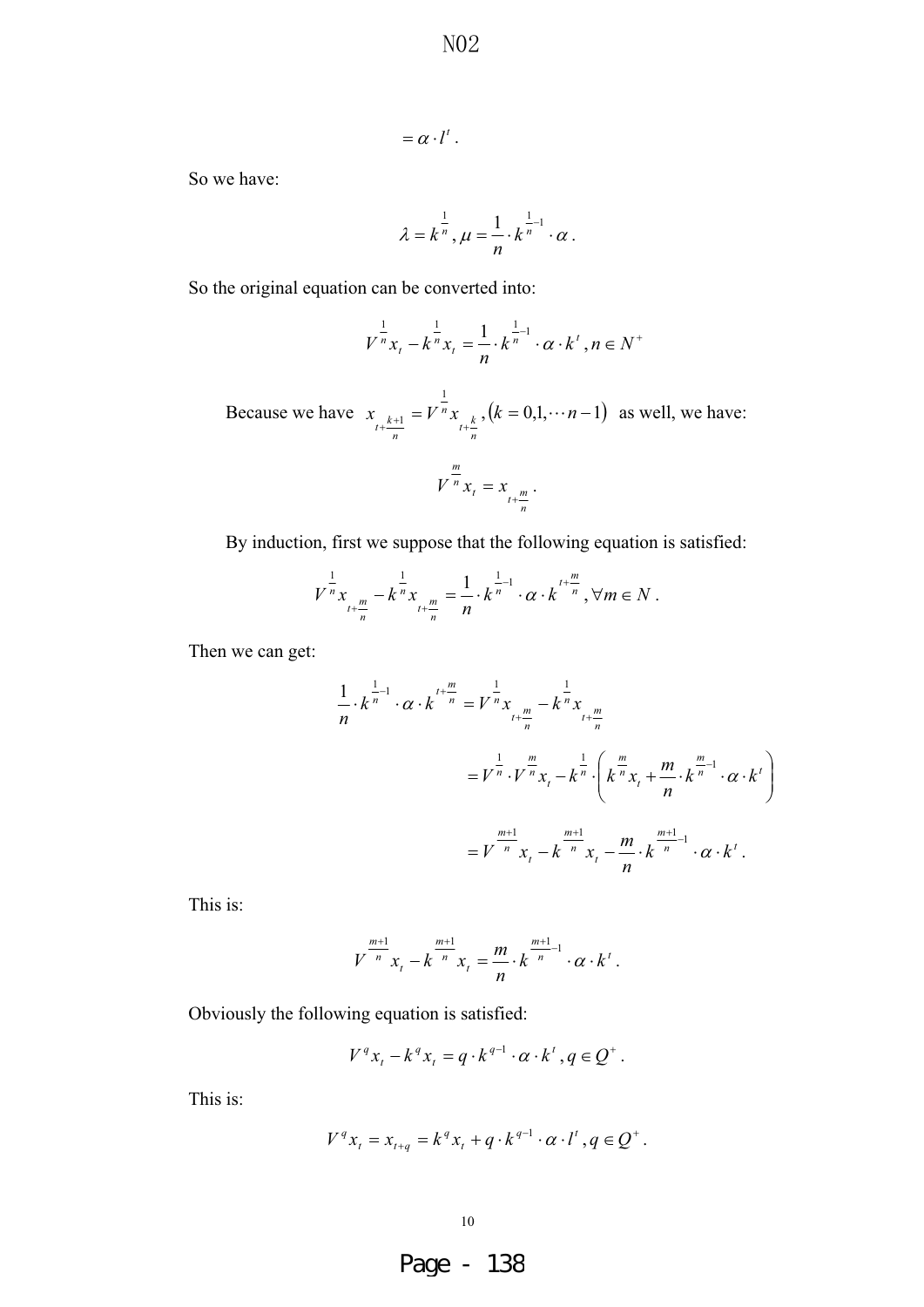We first find a series  $\{q_i\}$  converging to  $r \in R^+$ , then we can obtain:

$$
\lim_{i \to +\infty} V^{q_i} x_i = \lim_{i \to +\infty} x_{t+q_i} = \lim_{i \to +\infty} \left( k^{q_i} x_t + q_i \cdot k^{q_i - 1} \cdot \alpha \cdot l^t \right)
$$

$$
= k^r x_t + r \cdot k^{r-1} \cdot \alpha \cdot l^t.
$$

Define  $V^r x_i = \lim_{t \to \infty} V^{q_i} x_i$  $V^{r} x_{t} = \lim_{i \to +\infty} V^{q_{i}} x_{t}, x_{t+r} = \lim_{i \to +\infty} x_{t+q_{i}}$ .

We can obtain:

$$
V^{r} x_{t} - k^{r} x_{t} = r \cdot k^{r-1} \cdot \alpha \cdot k^{t}, r \in R^{+}.
$$

This is:

$$
(V^r-1)x_t = (k^r-1)x_t + r \cdot k^{r-1} \cdot \alpha \cdot k^t.
$$

When  $r \to 0$ , we can get:

$$
Dx_{t} = \lim_{r \to 0} \frac{(x_{t+r} - x_{t})}{r}
$$
  
= 
$$
\lim_{r \to 0} \frac{V^{r} - 1}{r} x_{t}
$$
  
= 
$$
\lim_{r \to 0} \frac{k^{r} - 1}{r} x_{t} + \lim_{r \to 0} \frac{1}{r} \cdot r \cdot k^{r-1} \cdot \alpha \cdot k^{t}
$$
  
= 
$$
\ln k \cdot x_{t} + \beta \cdot k^{t},
$$

where *k*  $\beta = \alpha \cdot \frac{1}{\cdot}$ .

So the difference equation  $Vx_t - kx_t = \alpha \cdot k'$  has been converted into the corresponding differential equation  $Dx_t - \ln k \cdot x_t = \beta \cdot k'$ .

From the two equations below:

$$
Vx_t - kx_t = \alpha \cdot k^t,
$$
  

$$
Dx_t - \ln k \cdot x_t = \beta \cdot k^t,
$$

we see that functions' forms on the right of the equations are the same.

**Example2:**  $x_{t+1} + 2x_t = 2^t + (-2)^t$ ,  $x_0 = 2$ .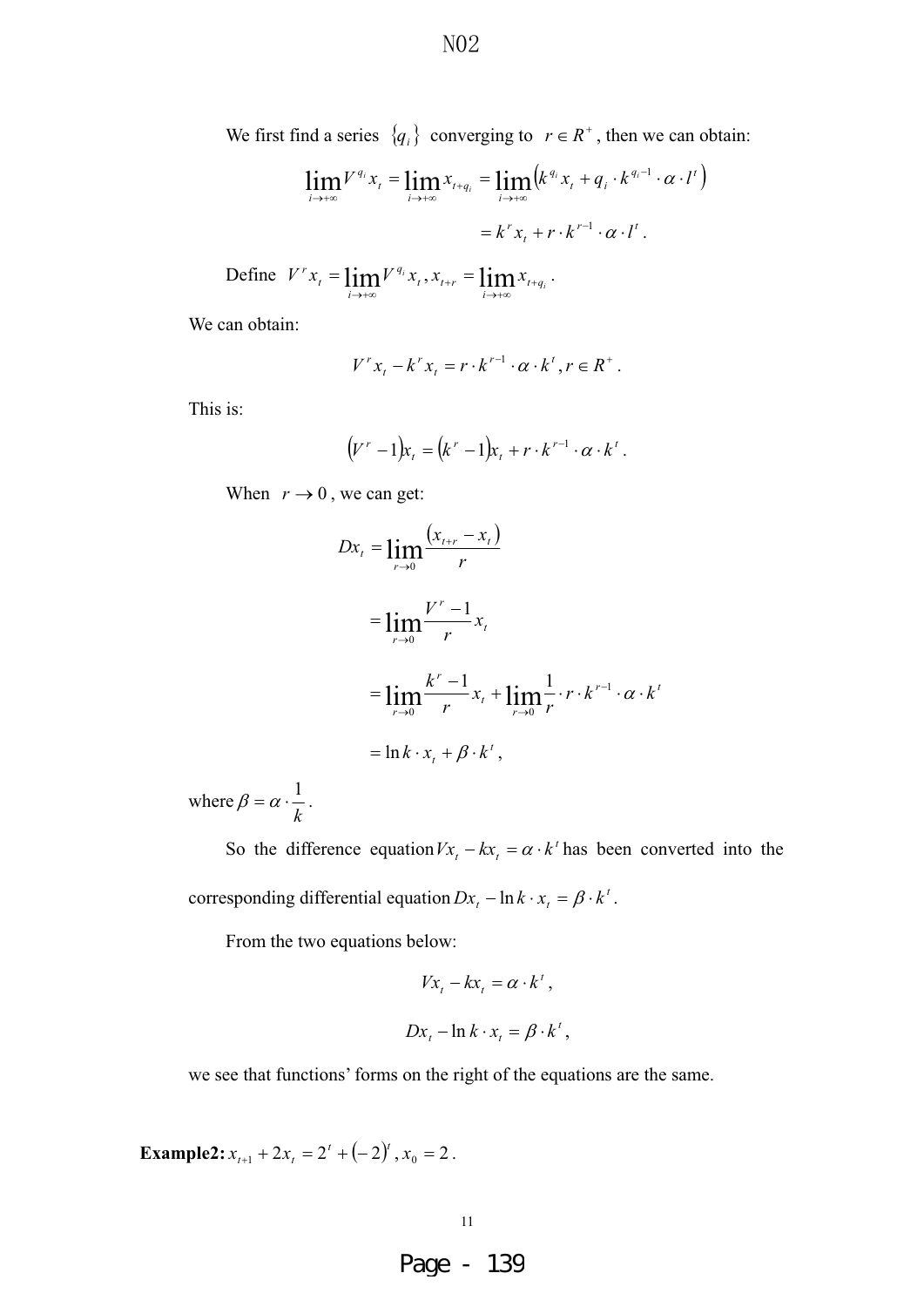Considering these two equations:

$$
y_{t+1} + 2y_t = 2^t,
$$
  

$$
z_{t+1} + 2z_t = (-2)^t.
$$

Obviously we can get:  $x_t = y_t + z_t$ .

 By using the way we have introduced above, we can obtain that the following two equations are satisfied:

$$
Dy_t = \ln(-2) \cdot y_t + \frac{\ln 2 - \ln(-2)}{2 - (-2)} \cdot 2^t
$$

$$
= \ln(-2) \cdot y_t + \frac{\ln(-1)}{4} \cdot 2^t,
$$

where  $y_0 = 1$ , and

$$
Dz_{t} = \ln 2 \cdot z_{t} + \frac{1}{(-2)} \cdot (-2)^{t}
$$

$$
= \ln(-2) \cdot z_{t} - \frac{1}{2} \cdot (-2)^{t},
$$

where  $z_0 = 1$ .

By solving these two differential equations, we can get:

$$
x_{t} = \frac{1}{4} \cdot 2^{t} + \frac{7}{4} \cdot (-2)^{t} - \frac{1}{2} \cdot t \cdot (-2)^{t}.
$$

### **Section 4:**  $Vx_t - kx_t = P(t) \cdot l^t$ ,  $k \in C$ ,  $l \in C$ , where  $P(t)$  is a polynomial.

Considering the conclusions of Section 1, 2 and 3, we conjecture the function's form on the right of the converted differential equation does not change. So the original equation can be converted into:

$$
Dx_t - \ln k \cdot x_t = Q(t) \cdot l^t,
$$

where  $Q(t)$  is a function whose degree is the same as that of  $P(t)$ .

according to the theory of differential equations we know the solution of this equation is:

When  $k \neq l$ ,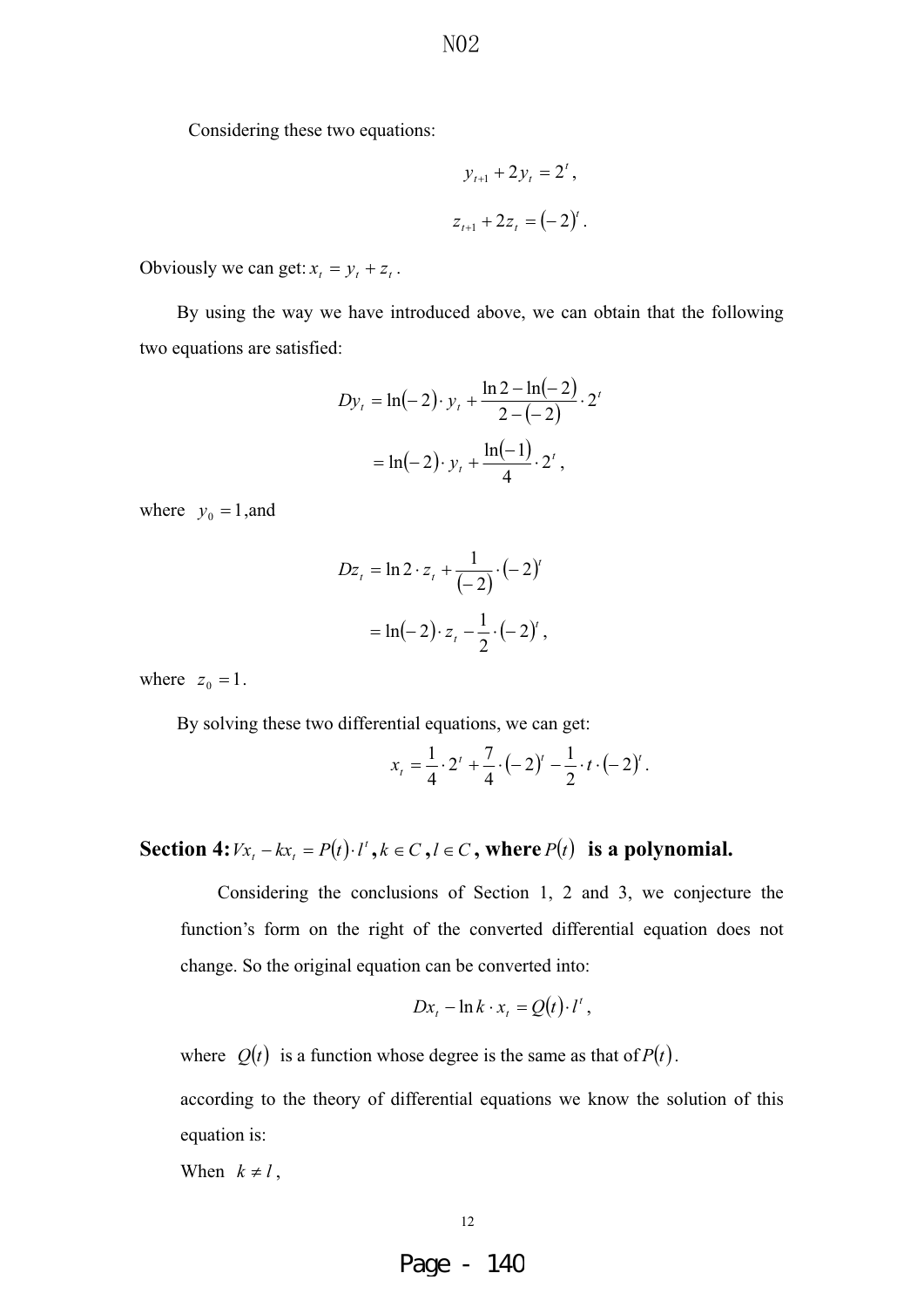$$
x_t = \alpha \cdot k^t + R_1(t) \cdot l^t.
$$

where  $\alpha$  is an indeterminate coefficient and  $R_1(t)$  is a polynomial whose degree is the same as that of  $Q(t)$ .

When  $k = l$ ,

$$
x_t = R_2(t) \cdot k^t
$$

where  $R_2(t)$  is a function whose degree is one higher than that of  $Q(t)$ .

Substituting these two kinds of solution into  $Vx_t - kx_t = P(t) \cdot l^t$ , we can get: If  $k \neq l$ ,

$$
Vx_t - kx_t
$$
  
=  $\alpha \cdot k^{t+1} + R_1(t+1) \cdot l^{t+1} - k(\alpha \cdot k^t + R_1(t) \cdot l^t)$   
=  $[l \cdot R_1(t+1) - k \cdot R_1(t)] \cdot l^t$   
=  $P(t) \cdot l^t$ .

If  $k = l$ ,

$$
Vx_t - kx_t
$$
  
=  $R_2(t+1) \cdot k^{t+1} - k(R_2(t) \cdot k^t)$   
=  $k \cdot [R_2(t+1) - R_2(t)] \cdot k^t$   
=  $P(t) \cdot k^t$ .

So the solution of  $Dx_t - \ln k \cdot x_t = Q(t) \cdot l'$  indeed satisfies the difference equation  $Vx_t - kx_t = P(t) \cdot l^t$ .

Then the difference equation  $Vx_t - kx_t = P(t) \cdot l'$  can be converted into the differential equation  $Dx_t - \ln k \cdot x_t = Q(t) \cdot l'$ .

In fact, the form of  $Q(t)$  can be determined by  $P(t)$ . But the actual expression of  $Q(t)$ , which will be given in Part 2, is complex.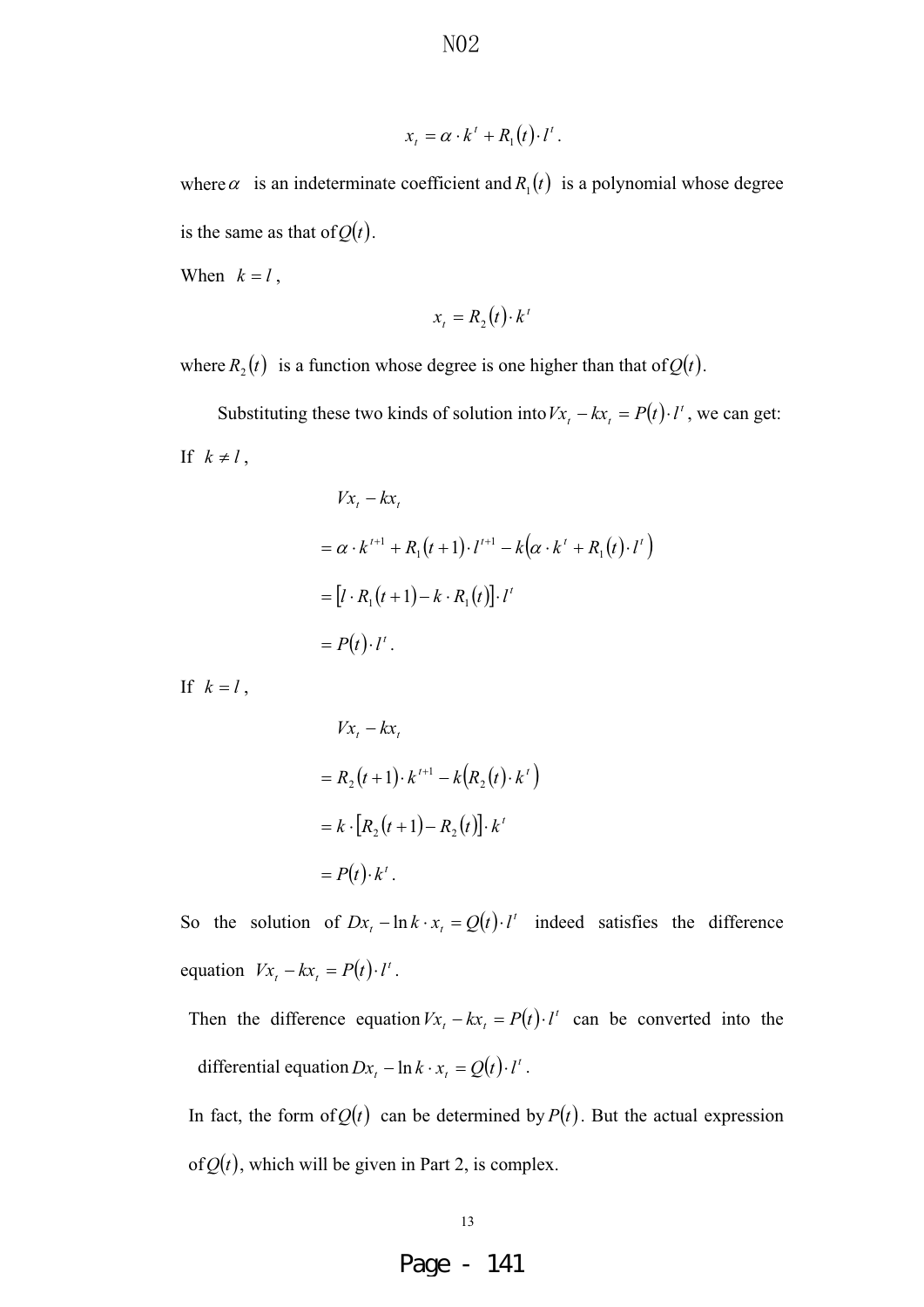**Section 5:** 
$$
\sum_{i=0}^{n} a_i V^{n-i} x_i = 0, a_i \in R
$$
.

Because of the linear property of the recurrent operator, we can get:

$$
\sum_{i=0}^n a_i V^{n-i} x_i = a_0 \cdot \prod_{i=1}^n (V - k_i) x_i.
$$

The roots of  $\sum a_i k^{n-i} = 0$ 0  $\sum_{i=1}^{n} a_i k^{n-i} =$ L  $\sum_{n=1}^{n}$   $\sum_{n=1}^{n}$ *i*  $a_i k^{n-i} = 0$ , including repeated roots, are precisely the numbers

in the sequence  $k_1$  ,  $k_2$  ,  $k_3$  ...

In fact, we can get this equation by factoring  $\sum_{i=0}^{n} a_i V^{n-i}$ *i in*  $a_i V$ 0 .

So the equation  $\sum a_i V^{n-i} x_i = 0$  $\boldsymbol{0}$  $\sum_{i=1}^{n} a_i V^{n-i} x_i =$ - $\sum_{n=1}^n$   $\frac{n}{\epsilon}$ *i t*  $a_i V^{n-i} x_i = 0$  can be converted into a system of equations:

$$
\begin{cases}\n(V - k_1)y_1 = 0 \\
(V - k_2)y_2 = y_1 \\
\vdots \\
(V - k_n)y_n = y_{n-1}\n\end{cases}
$$

where  $y_n = x_t$ ,  $y_i = \prod_{i=i+1}^{n} (V - k_i)$  $=\prod^{n}(V$ *ij*  $y_i = \prod (V - k_j)x_i$ 1  $i = 1, 2, \cdots, n-1$ .

By using the result in Section 4, we can get:

The expression of  $y_i$  is  $\sum R_j(t)k'_j$ , where  $R_i(t)$  is a polynomial and  $k_i$ 's are different from each other. The degree of  $R_i(t)$  is the same as the repetitions  $of k_i$ .

So we can convert the equation into the following system of differential equations:

$$
\begin{cases}\n(D - \ln k_1)y_1 = 0 \\
(D - \ln k_2)y_2 = y_1' \\
\vdots \\
(D - \ln k_n)y_n = y_{n-1}'\n\end{cases}
$$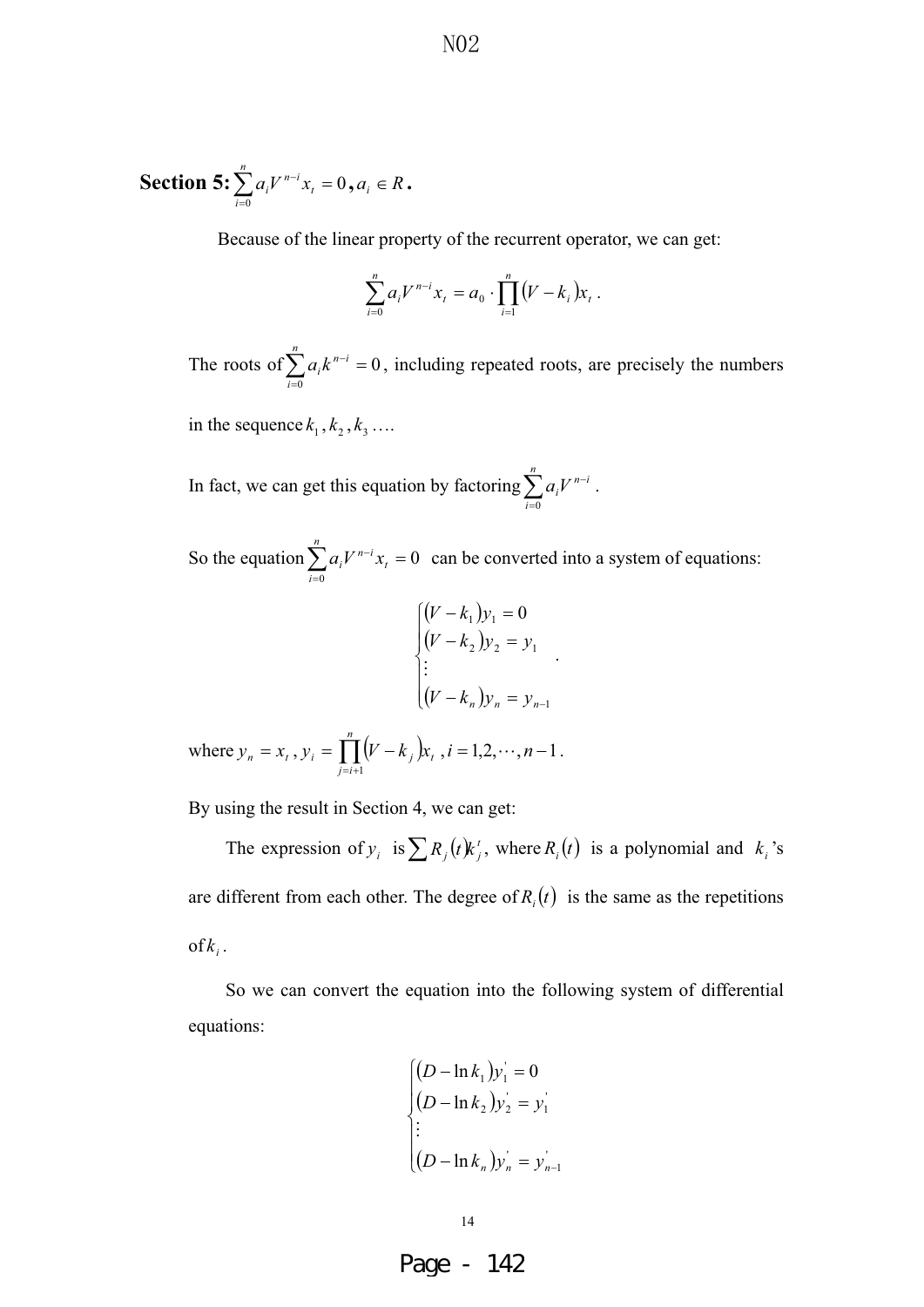where the form of  $y'_i$  is the same as that of  $y_i$ .

The above system of differential equations is equivalent to:

$$
b_0 \sum_{i=1}^n b_i (D - \ln k_i) x_i = 0.
$$

So the difference equation  $\sum a_i V^{n-i} x_i = a_0 \cdot \prod (V - k_i) x_i = 0$ 1 0  $\mathbf{0}$  $\sum_{i=1}^{n} a_i V^{n-i} x_i = a_0 \cdot \prod_{i=1}^{n} (V - k_i) x_i =$  $\overline{\phantom{a}} = 0$   $\overline{\phantom{a}}$  $-i$   $\Gamma$ *i*  $\sum_i$ *n i t*  $a_i V^{n-i} x_i = a_0 \cdot \prod_{i=1}^{n} (V - k_i) x_i = 0$  has been

converted into the differential equation  $\sum b_i D^{n-i} x_i = b_0 \cdot \prod_{i=1}^{n} (D - \ln k_i)x_i = 0$ 1  $\boldsymbol{0}$  $\mathbf{0}$  $\sum_{i=1}^{n} b_i D^{n-i} x_i = b_0 \cdot \prod_{i=1}^{n} (D - \ln k_i) x_i =$  $\overline{=}$   $\overline{=}$  $-i$   $\frac{n}{l}$ *i ti n i t*  $b_i D^{n-i} x_i = b_0 \cdot \prod_{i=1}^{n} (D - \ln k_i) x_i = 0$ .

Through the discussion of the above 5 sections, we have shown how to convert the homogeneous linear difference equations with constant coefficients into the homogeneous linear differential equations with constant coefficients. From the properties of the differential equations, we know that the solution to the differential equation is:

$$
\sum R_i(t)e^{\ln k_i \cdot t} = \sum R_i(t)k_i^t.
$$

where  $R_i(t)$  is a polynomial, and the degree of  $R_i(t)$  is the same as the

repetitions of  $k_i$ . It is the result that we can know from the Eigenvalue method.

**Example3:**  $x_{t+2} = x_{t+1} + x_t$ ,  $x_1 = 1$ ,  $x_2 = 1$  (This is the Fibonacci Sequence)

By the method we introduced above, the equations can be converted into:

$$
\begin{cases}\n(V - k_1)y_1 = 0 \\
(V - k_2)y_2 = y_1\n\end{cases}.
$$

where  $y_2 = x_t$  and  $k_1, k_2$  are the solutions to  $k^2 = k+1$ .

Then we can get:

$$
\begin{cases}\n\left(V - \frac{1 + \sqrt{5}}{2}\right) y_1 = 0 \\
\left(V - \frac{1 - \sqrt{5}}{2}\right) y_2 = y_1\n\end{cases}
$$

which can be converted into the following system of differential equaitons:

15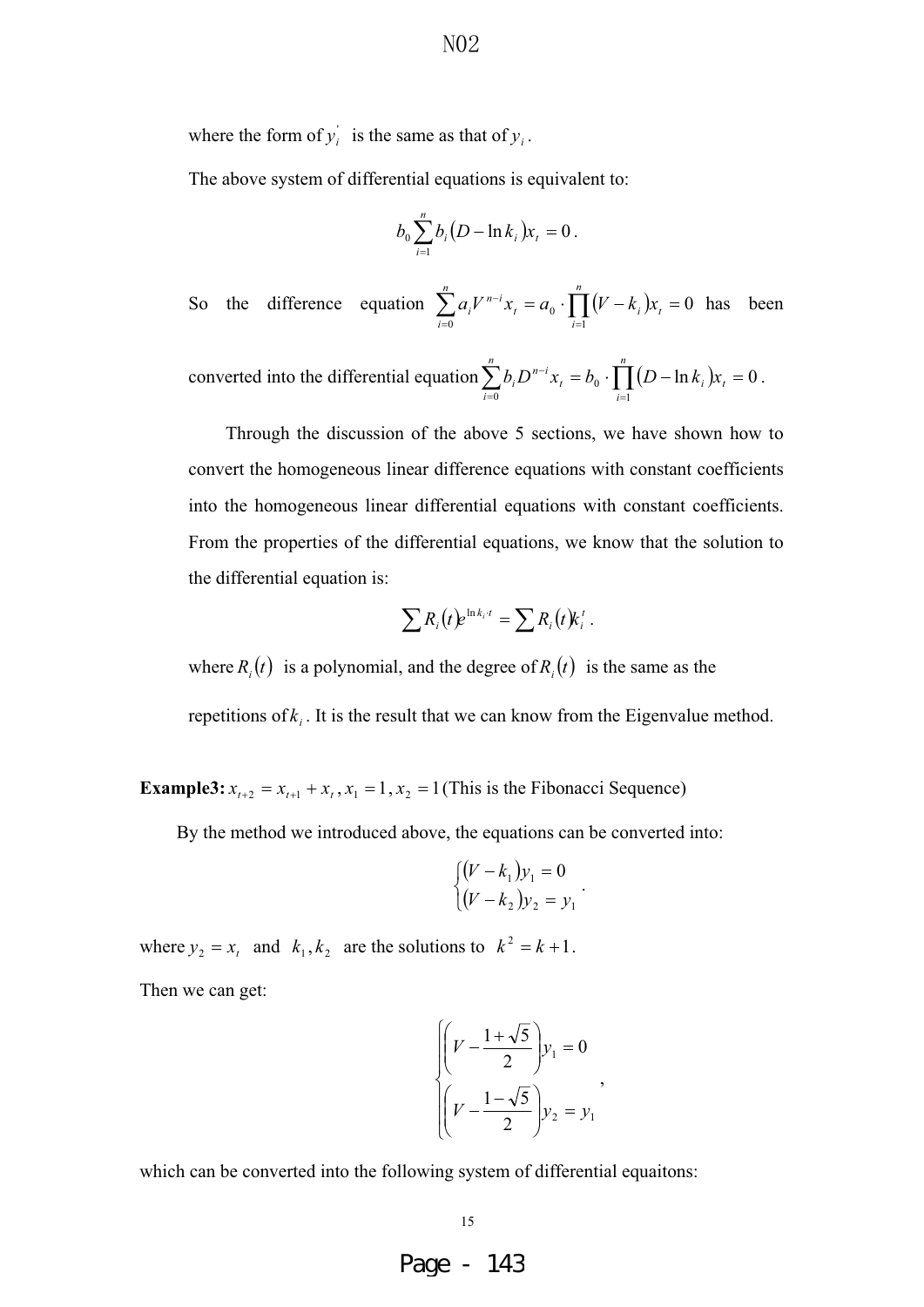$$
\left[ D - \ln \left( \frac{1 + \sqrt{5}}{2} \right) \right] y_1 = 0
$$

$$
\left[ D - \ln \left( \frac{1 - \sqrt{5}}{2} \right) \right] y_2 = y_1
$$

,

where  $y'_2 = x_t$ .

By comparison with the result for differential equations, the solution is:

$$
x_{t} = c_{1} \left( \frac{1 + \sqrt{5}}{2} \right)^{t} + c_{2} \left( \frac{1 - \sqrt{5}}{2} \right)^{t},
$$

Using the method of undetermined coefficient, we can get:

$$
x_{t} = \frac{1}{\sqrt{5}} \left[ \left( \frac{1+\sqrt{5}}{2} \right)^{t} - \left( \frac{1-\sqrt{5}}{2} \right)^{t} \right].
$$

#### **Section 6: Equations that can be converted into the above forms.**

1) 
$$
x_{t+m} = c \cdot \prod_{i=0}^{m-1} x_{t+i}^{k_i}, k_i \in C, c \in C
$$
.

We simply take the natural logarithm, from which we can obtain:

$$
\ln x_{t+m} = \sum_{i=0}^{m-1} k_i \cdot \ln x_{t+i} + \ln c \, .
$$

Letting  $y_{t+i} = \ln x_{t+i}$ , this becomes:

$$
y_{t+m} - \sum_{i=0}^{m-1} k_i \cdot y_{t+i} = \ln c.
$$

This can be solved by using the method introduced in Section 5.

2)  $x_{t+1} = \frac{ax_t + c}{bx_t + d}$ *t*  $t_{t+1} = \frac{ax_t}{bx_t}$  $\frac{dx_t + c}{dx_t + c}$ , where the constants are all real number and  $b \neq 0$ .

This may be rewritten as:

$$
x_{t+1} - m = \frac{ax_t + c}{bx_t + d} - m = \frac{(a - mb)x_t + c - md}{bx_t + d}.
$$

We would like the form on the left of the equation to the same as that on the right, so we consider the following condition:

16

Page - 144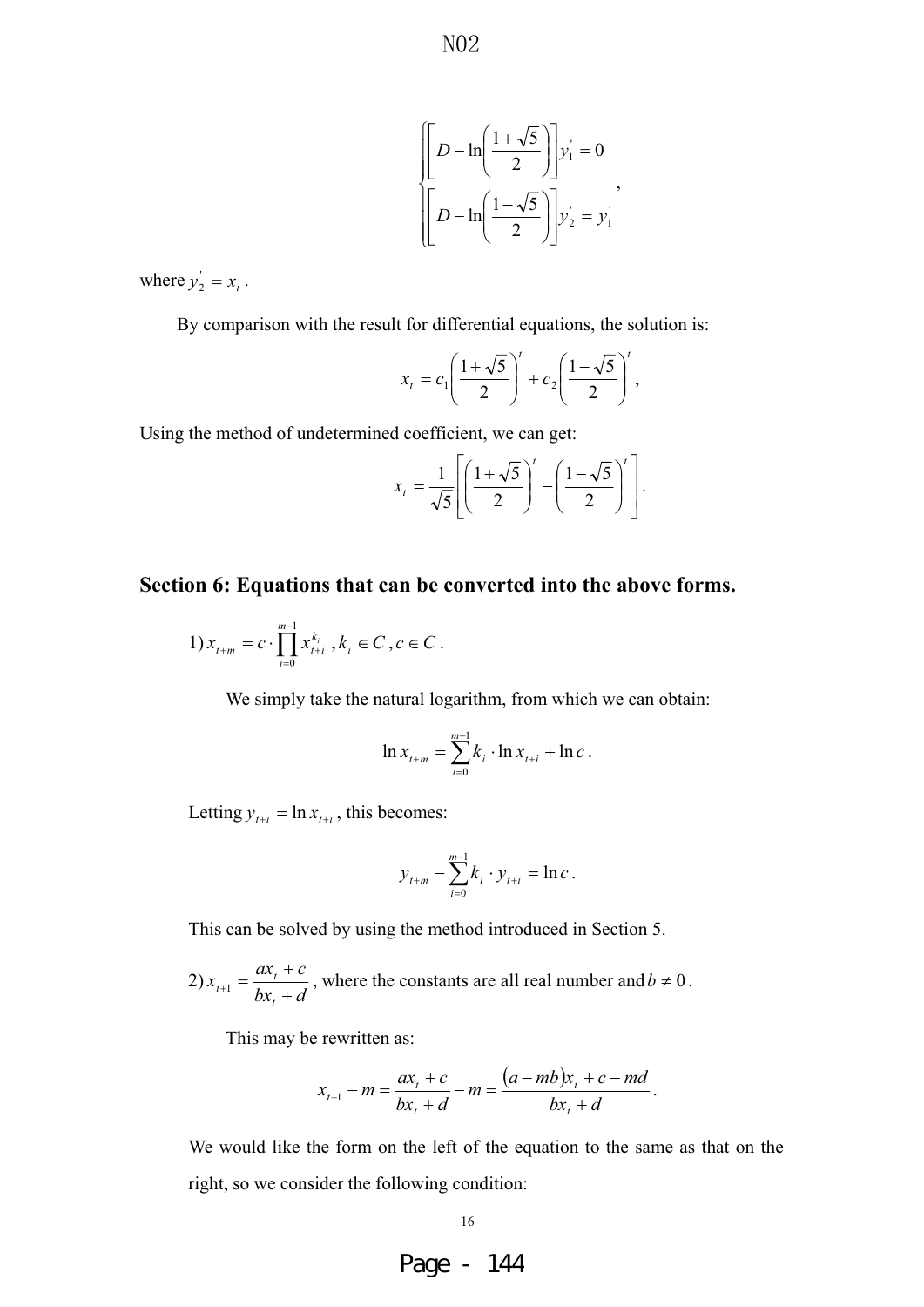N<sub>0</sub>2

$$
-m(a-mb)=c-md.
$$

This is:

$$
bm^2+(d-a)m-c=0.
$$

If  $m_1 \neq m_2$ :

$$
\frac{x_{t+1} - m_1}{x_{t+1} - m_2} = \frac{a - m_1 b}{a - m_2 b} \cdot \frac{x_t - m_1}{x_t - m_2}.
$$

If  $m_1 = m_2$ :

$$
\frac{1}{x_{t+1}-m} = \frac{d}{a-mb} + \frac{b}{a-mb} \cdot \frac{1}{x_t-m}.
$$

It can be solved by using the way we have introduced in Section 1 and 2.

**Example4:** 1)  $x_{t+1} = x_t^2$ ,  $x_0 = 2$ ;

2) 
$$
y_{t+1} = \frac{2y_t + 1}{y_t + 2}, y_1 = 2.
$$

1) Taking the natural logarithm, we can obtain:

$$
\ln x_{t+1} = 2 \cdot \ln x_t.
$$

This is  $a_{t+1} = 2a_t$ .

So the solution is  $x_t = 2^{2^t}$ .

2) It can be rewritten as:

$$
\frac{y_{t+1}+1}{y_{t+1}-1} = 3 \cdot \frac{y_t+1}{y_t-1}.
$$

This is  $a_{t+1} = 3a_t$ .

So the solution is  $3^{t} - 1$  $3^{t}+1$  $=\frac{3^t+1}{3^t}$  $y_t = \frac{3}{2t-1}$ .

### **Part2. Non-homogeneous linear differential equation with**

17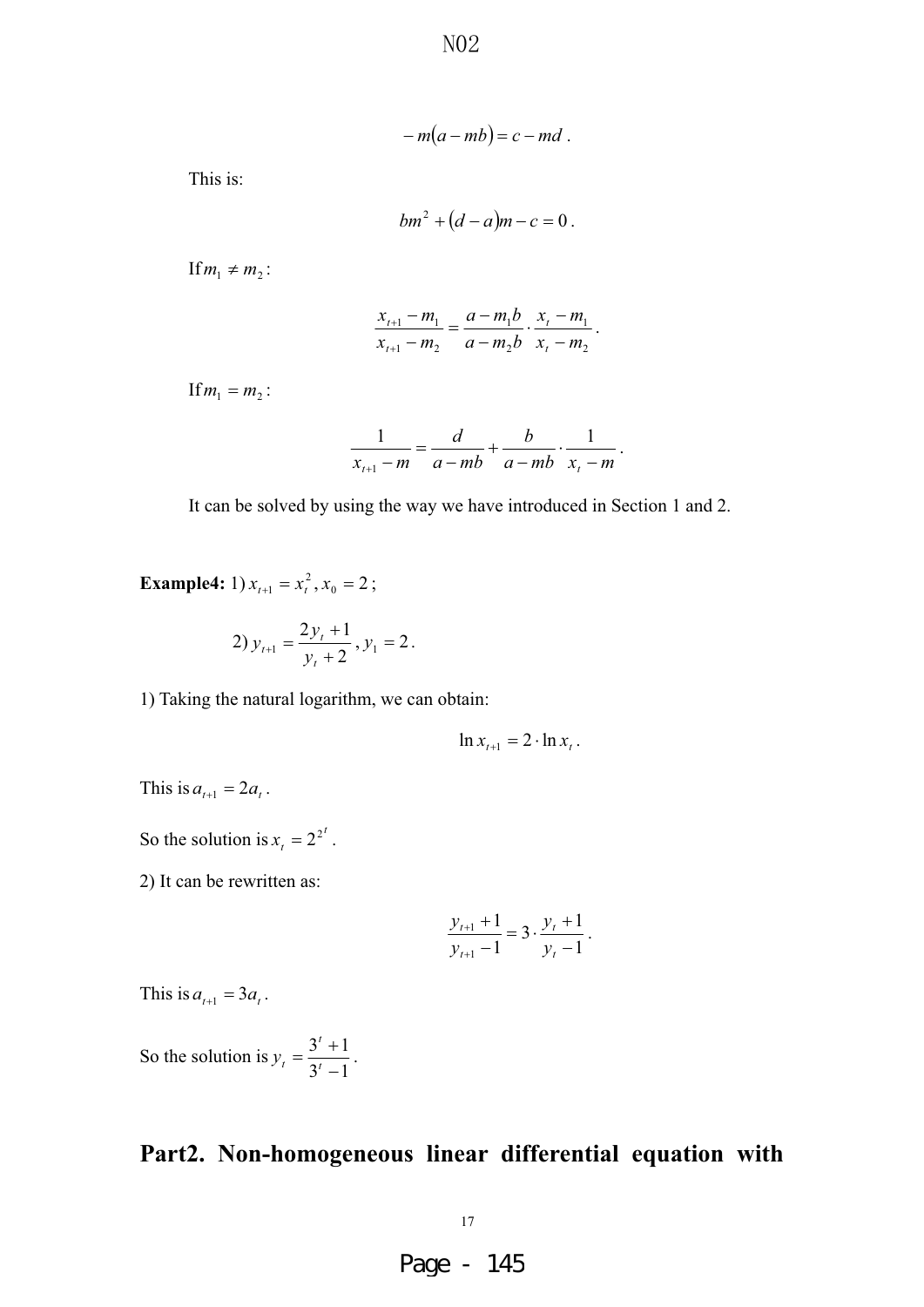## **constant coefficients and a derivation of the Euler-Maclaurin formula**

In this part, we research how to convert a difference equation such as  $Vx_t - kx_t = f(t)$  into a differential equation. Meanwhile, we solve the problem left in Section 4 of Part 1.

**Section 1:**  $Vx_t - kx_t = f(t)$ .

At first, consider the equation  $Dx_t - \ln k \cdot x_t = g(t)$ , by the theory of differential equation we can change the differential equation to:

$$
\frac{1}{e^{\ln k \cdot t}} \cdot Dx_t - \frac{1}{e^{\ln k \cdot t}} \cdot \ln k \cdot x_t = \frac{1}{e^{\ln k \cdot t}} \cdot g(t).
$$

This is:

$$
D\left(\frac{1}{e^{\ln k \cdot t}} \cdot x_t\right) = \frac{1}{e^{\ln k \cdot t}} \cdot g(t).
$$

Comparing with the above method, we can hope to use a similar method to deal with the equation  $V y_t - k y_t = f(t)$ .

Obviously, we have:

$$
\frac{1}{k^{t+1}} \cdot V y_t - \frac{1}{k^{t+1}} \cdot k y_t = \frac{1}{k^{t+1}} \cdot f(t).
$$

This is:

$$
V\frac{y_t}{k^t} - \frac{y_t}{k^t} = \frac{1}{k^{t+1}} \cdot f(t).
$$

Note 
$$
h(t) = \frac{1}{k^{t+1}} \cdot f(t)
$$
,  $x_t = \frac{y_t}{k^t}$ , then we obtain  $Vx_t - x_t = h(t)$ .

### **Section 2: The situation of**  $h(t) = t^k$ .

1) At first, we will consider the situation where *n* is an integer.

#### 18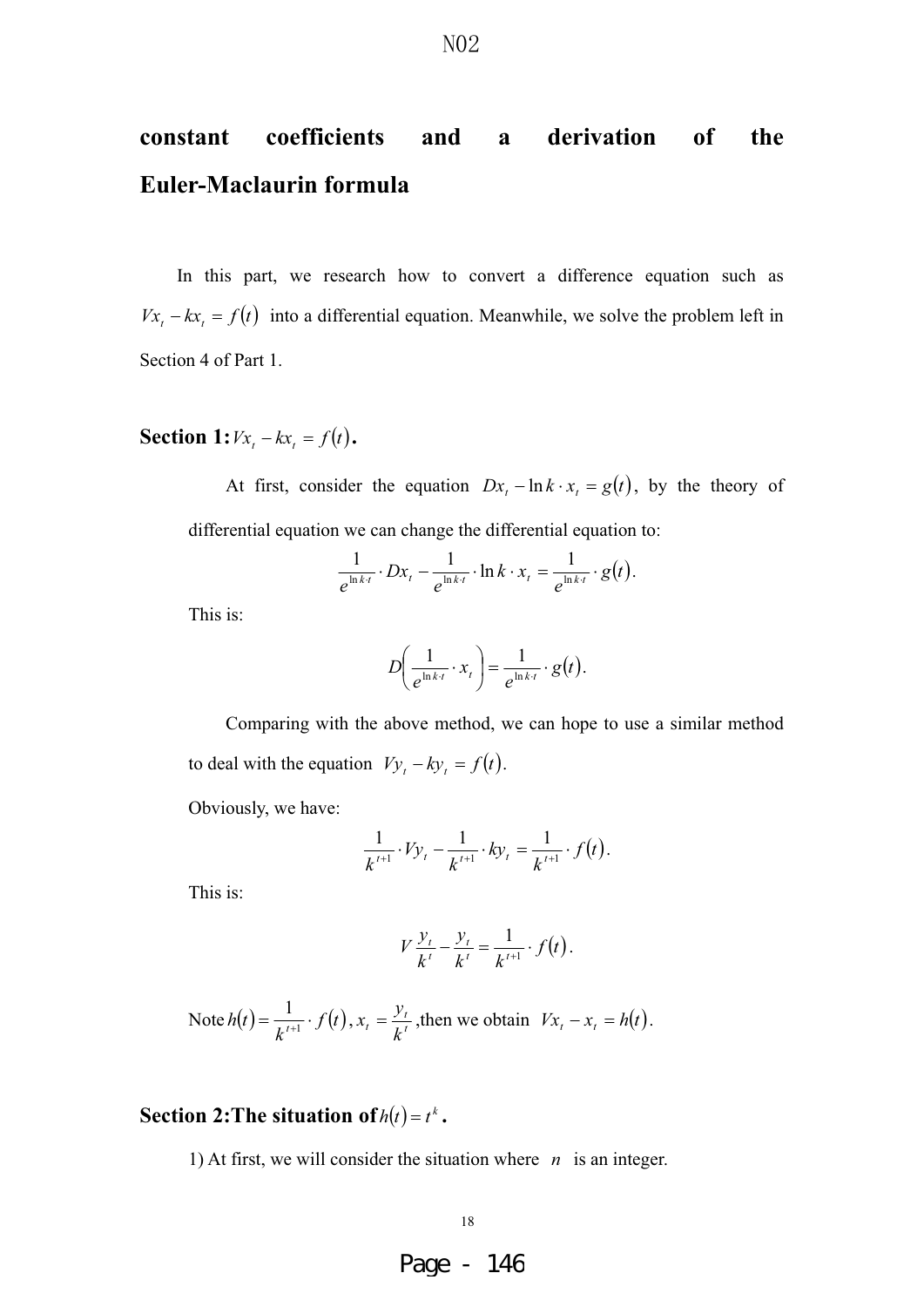Assume:

$$
V^{\frac{1}{n}}x_t - x_t = H_{\frac{1}{n}}(t).
$$

Our aim is to calculate:

$$
Dx_t = \lim_{n \to +\infty} n \left( V^{\frac{1}{n}} - 1 \right) x_t = \lim_{n \to +\infty} n \cdot H_{\frac{1}{n}}(t) \cdots (1).
$$

From the assumption we can get:

$$
\begin{cases} v^{\frac{1}{n}}x_{t} - x_{t} = H_{\frac{1}{n}}(t) \\ v^{\frac{1}{n}}x_{t+\frac{1}{n}} - x_{t+\frac{1}{n}} = H_{\frac{1}{n}}\left(t + \frac{1}{n}\right) \\ \vdots \\ v^{\frac{1}{n}}x_{t+\frac{n-1}{n}} - x_{t+\frac{n-1}{n}} = H_{\frac{1}{n}}\left(t + \frac{n-1}{n}\right) \end{cases}
$$

Adding them up, we can obtain:

$$
Vx_t - x_t = \sum_{i=0}^{n-1} H_{\frac{1}{n}}\left(t + \frac{i}{n}\right) = t^k \cdots (2).
$$

Obviously we can suppose  $H_1(t)$ *n*  $_1(t)$  is a polynomial with degree  $k$ :

$$
H_{\frac{1}{n}}(t) = \sum_{j=0}^{k} a_j \cdot t^{k-j} \cdots (3).
$$

where  $a_j$  depends on  $j$ .

Substituting  $(3)$  into  $(2)$ , we have:

$$
\sum_{i=0}^{n} \sum_{j=0}^{k} a_{j} \cdot \left(t + \frac{i}{n}\right)^{k-j}
$$
\n
$$
= \sum_{i=0}^{n} \sum_{j=0}^{k} \left[a_{j} \cdot \sum_{l=0}^{k-j} C_{k-j}^{l} \cdot t^{k-j-l} \cdot \left(\frac{i}{n}\right)^{l}\right]
$$
\n
$$
= t^{k} \cdots (4).
$$

At the same time, substituting  $(3)$  into  $(1)$ , we have:

19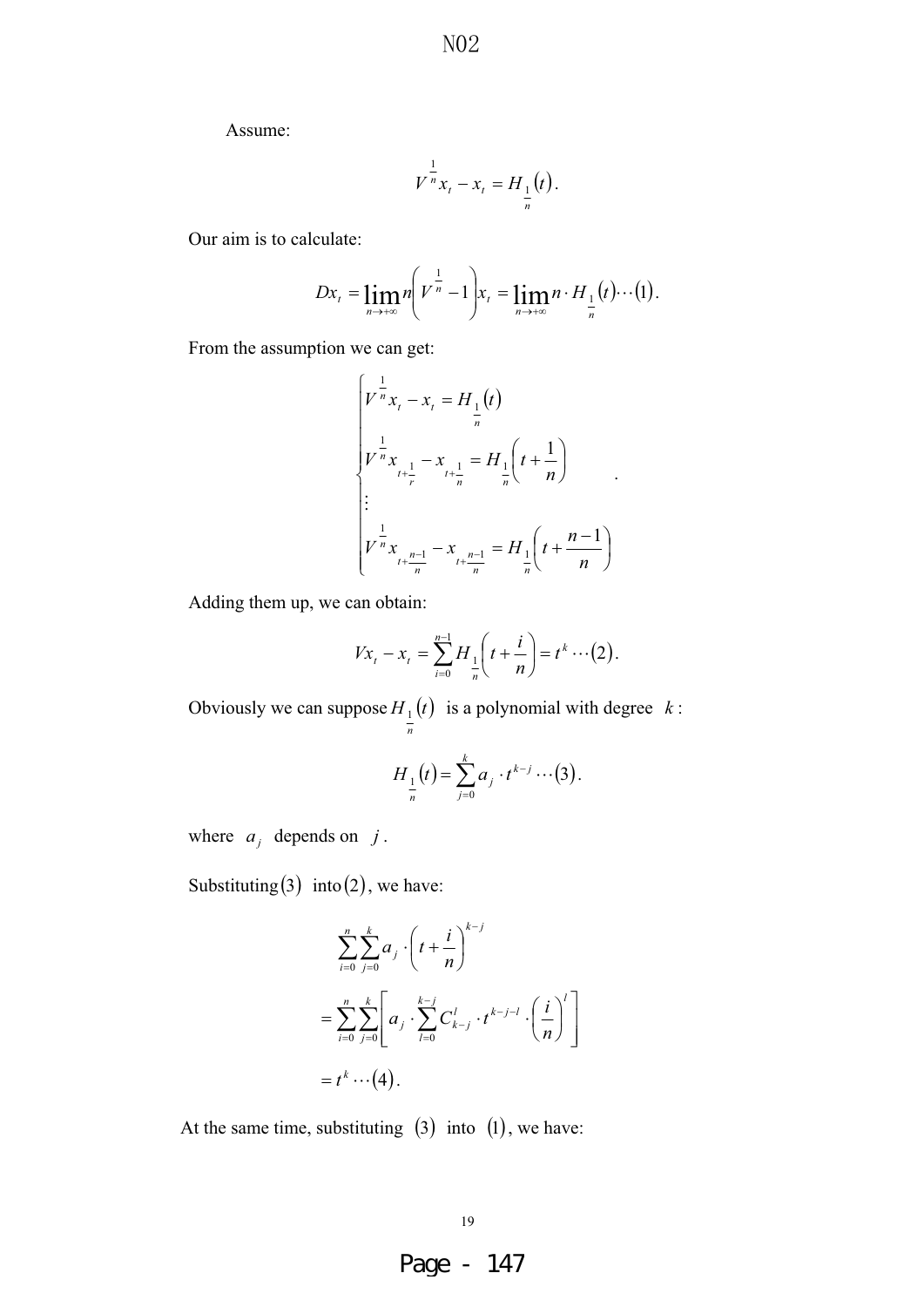N<sub>0</sub>2

$$
\lim_{n \to +\infty} n \left( V^{\frac{1}{n}} - 1 \right) x_t = \lim_{n \to +\infty} n \cdot H_{\frac{1}{n}}(t)
$$

$$
= \lim_{n \to +\infty} n \cdot \sum_{j=0}^{k} a_j \cdot t^{k-j}
$$

$$
= \sum_{j=0}^{k} b_j \cdot t^{k-j} .
$$

where  $b_j = \lim_{n \to \infty} n \cdot a_j, n \in N^+$ .

We use equation  $(4)$  to calculate  $b_j$ .

Rearranging equation  $(4)$  in descending order, we can get:

$$
\sum_{i=0}^{n} \sum_{j=0}^{k} \left[ a_j \cdot \sum_{l=0}^{k-j} C_{k-j}^{l} \cdot t^{k-j-l} \cdot \left( \frac{i}{n} \right)^{l} \right]
$$
  
\n
$$
= \sum_{i=0}^{n} \sum_{j=0}^{k} \sum_{l=0}^{j} a_l C_{k-l}^{j-l} \cdot \left( \frac{i}{n} \right)^{j-l} \cdot t^{k-j}
$$
  
\n
$$
= \sum_{j=0}^{k} t^{k-j} \cdot \left\{ \sum_{l=0}^{j} a_l C_{k-l}^{j-l} \cdot \left[ \sum_{i=0}^{n-1} \left( \frac{i}{n} \right)^{j-l} \right] \right\}
$$
  
\n
$$
= \sum_{j=0}^{k} t^{k-j} \cdot \left\{ \sum_{l=0}^{j} n \cdot a_l C_{k-l}^{j-l} \cdot \left[ \sum_{i=0}^{n-1} \left( \frac{i}{n} \right)^{j-l} \cdot \frac{1}{n} \right] \right\}
$$
  
\n
$$
= t^{k}.
$$

As  $n \to +\infty$ , taking the limit of the above equation, we can get:

$$
\lim_{n \to \infty} \sum_{j=0}^{k} t^{k-j} \cdot \left\{ \sum_{l=0}^{j} n \cdot a_{l} C_{k-l}^{j-l} \cdot \left[ \sum_{i=0}^{r-1} \left( \frac{i}{n} \right)^{j-l} \cdot \frac{1}{n} \right] \right\}
$$
\n
$$
= \sum_{j=0}^{k} t^{k-j} \cdot \left\{ \sum_{l=0}^{j} \lim_{n \to \infty} n \cdot a_{l} C_{k-l}^{j-l} \cdot \left[ \lim_{n \to \infty} \sum_{i=0}^{n-1} \left( \frac{i}{n} \right)^{j-l} \cdot \frac{1}{n} \right] \right\}
$$
\n
$$
= \sum_{j=0}^{k} t^{k-j} \cdot \left( \sum_{l=0}^{j} b_{l} C_{k-l}^{j-l} \cdot \int_{0}^{t} \xi^{j-l} d\xi \right)
$$
\n
$$
= \sum_{j=0}^{k} t^{k-j} \cdot \left( \sum_{l=0}^{j} b_{l} \cdot \frac{C_{k-l}^{j-l}}{j-l+1} \right)
$$
\n
$$
= \lim_{r \to \infty} t^{k}
$$

20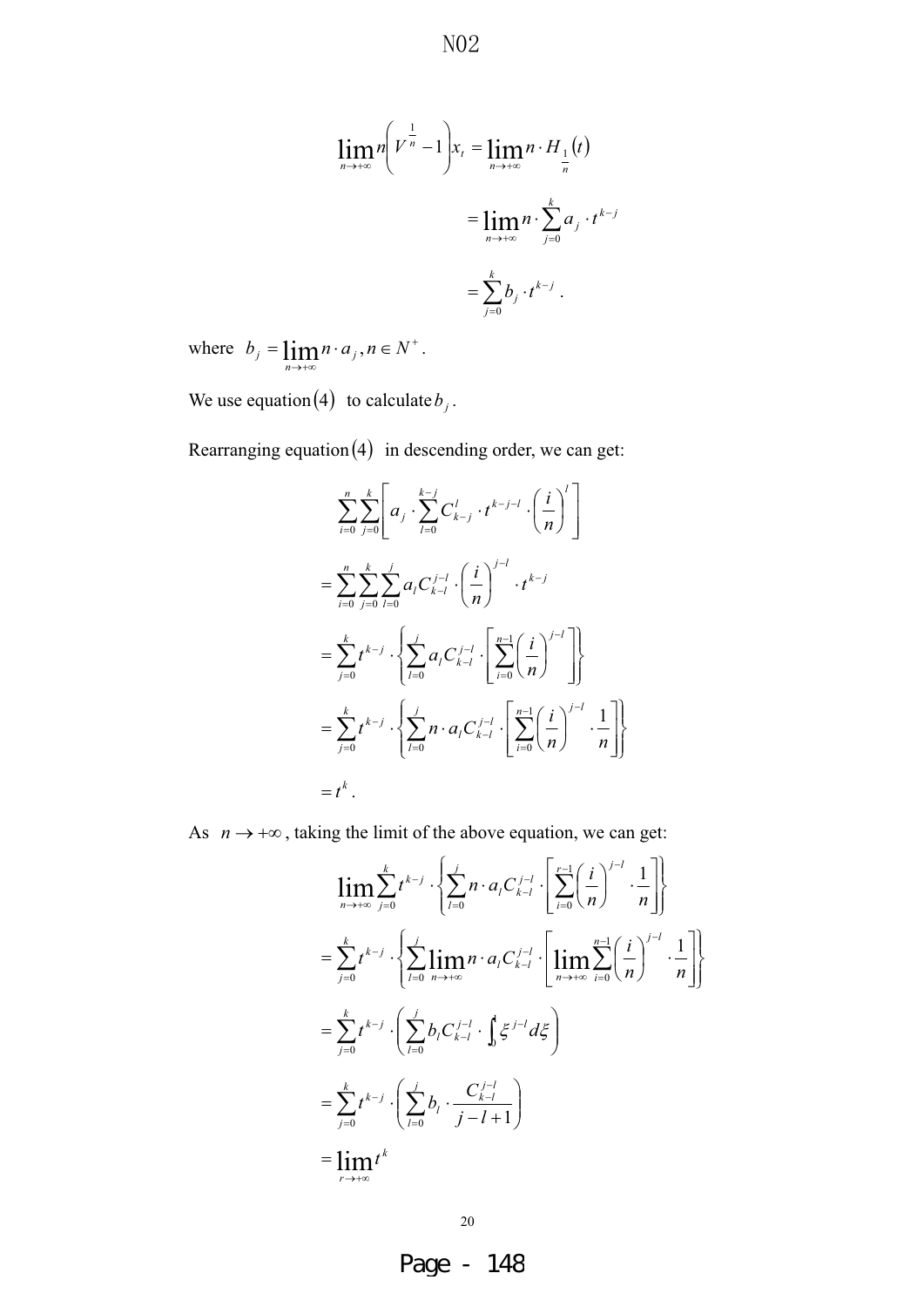$$
=t^k.
$$

In the process of calculating the above equation, we used the definition of Riemann integral.

So the corresponding coefficient is equal:

$$
\sum_{l=0}^{j} \frac{C_{k-l}^{j-l}}{j-l+1} \cdot b_l = \begin{cases} 1 & (j = 0) \\ 0 & (j \ge 1) \end{cases}.
$$

So we can get  $b_l = B_l \cdot C_k^l$ , in this equation,  $B_l$  is Bernoulli number.

2) The situation where  $r$  is a real number.

Because the conclusions above are independent of  $t$ , so we have:

$$
\lim_{n \to +\infty} n \cdot H(t) = \sum_{i=0}^{k} b_i \cdot t^{k-i} \quad , \quad \forall t \in R.
$$
  
Define  $H_{\frac{m}{n}}(t) = \left(V^{\frac{m}{n}} - 1\right) x_t = \sum_{i=0}^{m-1} H_{\frac{1}{n}}\left(t + \frac{i}{n}\right).$ 

At first, let*r* is a rational number, we write it in the form of *n*  $\frac{m}{m}$ , and we will get:

$$
\lim_{\frac{n}{m}\to\infty}\frac{n}{m}\left(V^{\frac{m}{n}}-1\right)x_{t}
$$
\n
$$
=\lim_{\frac{n}{m}\to\infty}\frac{n}{m}\cdot\sum_{i=0}^{m-1}H\left(t+\frac{i}{n}\right)
$$
\n
$$
=\lim_{\frac{n}{m}\to\infty}\frac{\sum_{i=0}^{m-1}n\cdot H\left(t+\frac{i}{n}\right)}{m}
$$

where  $m, n \in N^+$ . If  $\stackrel{n}{\longrightarrow} +\infty$ *m*  $\frac{n}{n} \rightarrow +\infty$ , then  $n \rightarrow +\infty$ .

So we have:

$$
\lim_{\frac{n}{m}\to\infty}\frac{\sum_{i=0}^{m-1}n\cdot H\left(t+\frac{i}{n}\right)}{m}
$$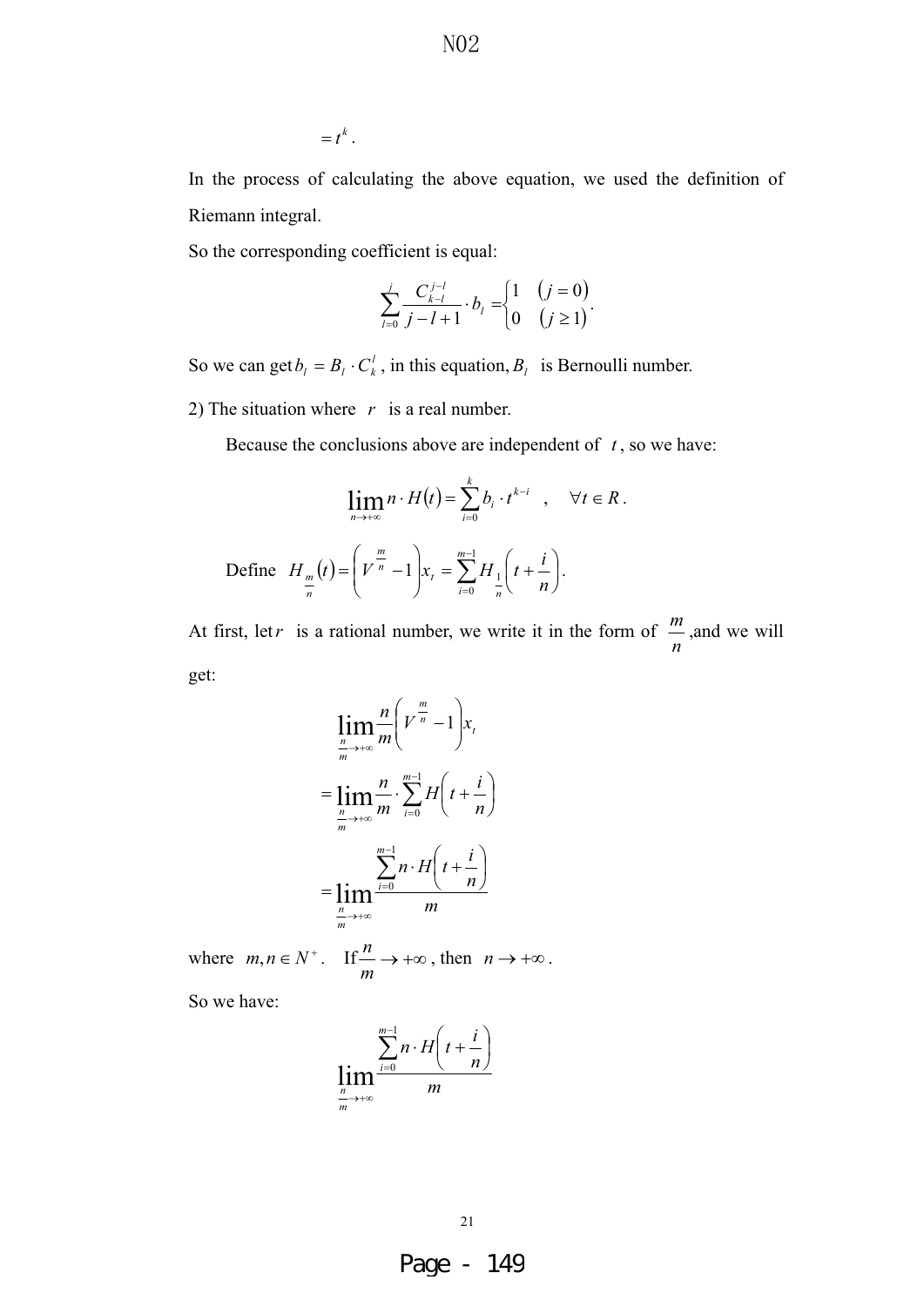N<sub>0</sub>2

$$
= \lim_{m \to \infty} \frac{\sum_{i=0}^{k} \sum_{j=0}^{m-1} b_i \cdot \left(t + \frac{j}{n}\right)^{k-i}}{m}
$$

$$
= \lim_{m \to \infty} \frac{\sum_{i=0}^{k} \sum_{j=0}^{m-1} b_i \cdot t^{k-i}}{m}
$$

$$
= \frac{m \cdot \sum_{i=0}^{k} b_i \cdot t^{k-i}}{m}
$$

$$
= \sum_{i=0}^{k} b_i \cdot t^{k-i}.
$$

This is:

$$
\lim_{q \to 0} \frac{V^q - 1}{q} x_t = \sum_{i=0}^k b_i \cdot t^{k-i}, q \in Q^+.
$$

Then by using rational approximations for real numbers, we get:

$$
\lim_{r \to 0} \frac{V^r - 1}{r} x_t = \sum_{i=0}^k b_i \cdot t^{k-i}, r \in R^+.
$$

So we can obtain the below equations:

$$
Dx_t = \lim_{r \to 0} \frac{V^r - 1}{r} x_t
$$
  
= 
$$
\sum_{i=0}^k b_i \cdot t^{k-i}
$$
  
= 
$$
\sum_{i=0}^k B_i \cdot C_k^i \cdot t^{k-i}
$$
.

The difference equation  $Vx_t - x_t = t^k$  has been converted into the differential

equation 
$$
Dx_t = \sum_{i=0}^k B_i \cdot C_k^i \cdot t^{k-i}
$$
.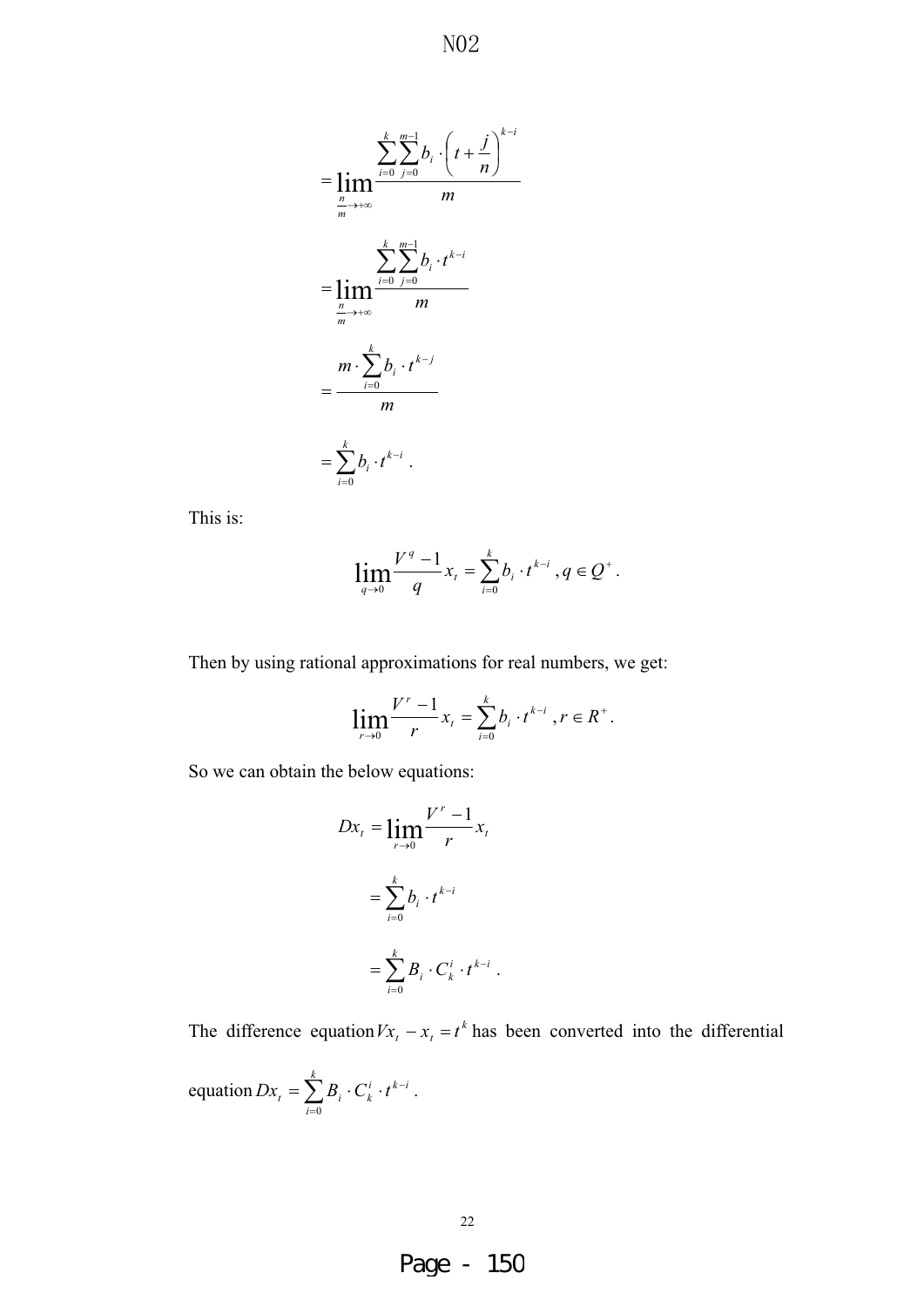**Example 5:**  $x_{t+1} = x_t + t^3$ ,  $x_1 = 0$ .

Using the method stated above, the equation can be converted into:

$$
Dx_t = \sum_{i=0}^k B_i \cdot C_k^i \cdot t^{k-i} = t^3 - \frac{3}{2}t^2 + \frac{1}{2}t.
$$

The solution to it is:

$$
x_t = \frac{1}{4}t^4 - \frac{1}{2}t^3 + \frac{1}{4}t^2 + c = \left[\frac{t(t-1)}{2}\right]^2 + c.
$$

By the method of undetermined coefficient, we can get:

$$
x_t = \left[\frac{t(t-1)}{2}\right]^2.
$$

#### **Section 3:Euler- Maclaurin formula.**

In this section we will study the situation of  $Vx_t - x_t = h(t)$ . From the Weierstrass approximation theorem, we know  $h(t)$  can be approximated by a series of polynomials. So the original equation can be changed to:

$$
Vx_t - x_t = \sum_{i=0}^{+\infty} a_i t^i .
$$

This difference equation can be changed to a differential equation:

$$
Dx_t = \sum_{i=0}^{+\infty} a_i \left( \sum_{j=0}^i B_j \cdot C_i^j \cdot t^{i-j} \right)
$$
  
= 
$$
\sum_{j=0}^{+\infty} B_j \left( \sum_{i=j}^{+\infty} a_i \cdot C_i^j \cdot t^{i-j} \right)
$$
  
= 
$$
\sum_{j=0}^{+\infty} \frac{B_j}{j!} \left( \sum_{i=j}^{+\infty} a_i \cdot \frac{i!}{(i-j)!} \cdot t^{i-j} \right).
$$

Because  $\frac{i!}{(i-i)!} \cdot t^{i-j}$  $\frac{i!}{(i-j)!}$   $\cdot t^{i-j}$  is *j*-th order derivative of *t<sup>i</sup>*, we can get:

$$
\sum_{i=j}^{+\infty} a_i \cdot \frac{i!}{(i-j)!} \cdot t^{i-j} = h^{(j)}(t).
$$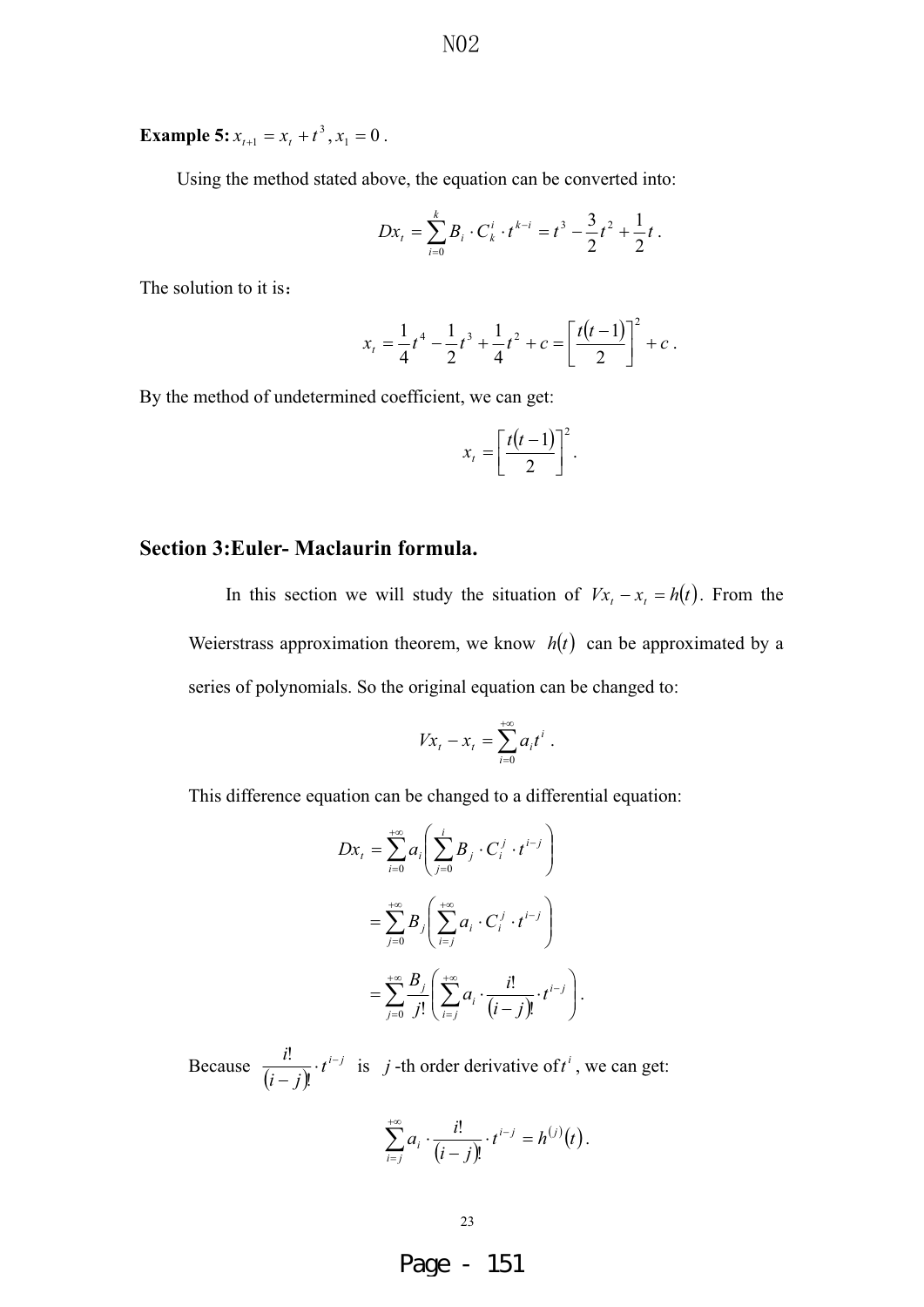N<sub>0</sub>2

So we have:

$$
Dx_t = \sum_{j=0}^{+\infty} \frac{B_j}{j!} \left( \sum_{i=j}^{+\infty} a_i \cdot \frac{i!}{(i-j)!} \cdot t^{i-j} \right)
$$
  
= 
$$
\sum_{j=0}^{+\infty} \frac{B_j}{j!} \cdot h^{(j)}(t).
$$

This is one form of the Euler- Maclaurin formula.

This requires the series to be absolutely convergent. In general, we can express  $h(t)$  in partial form with the remainder. It's easy to prove that in this situation, the final result will has a remainder.

In fact, the Euler- Maclaurin formula can be calculated directly. Suppose the solution to the equation  $Vx_t - x_t = h(t)$  is in the form  $x_t = H(t)$ .

Using Taylor's theorem, we can get:

$$
H(t+1)-H(t)=\sum_{i=1}^{+\infty}\frac{H^{(i)}(t)}{i!}=h(t),
$$

and the following system of equations:

$$
\begin{cases}\n\int h(t+1)d(t+1) - \int h(t)dt = \sum_{i=1}^{+\infty} \frac{h^{(i-1)}(t)}{i!} \\
h(t+1) - h(t) = \sum_{i=1}^{+\infty} \frac{h^{(i)}(t)}{i!} \\
\vdots\n\end{cases}
$$

.

So we can guess that the original equation was changed to  $(t) = \sum_{i=1}^{+\infty} a_i \cdot h^{(i)}(t)$ - $= H'(t) = \sum a_{\cdot}$ 0 ' *i*  $Dx_t = H'(t) = \sum a_i \cdot h^{(i)}(t)$ . Then we can use the method used in Section 2 to

get the Euler- Maclaurin formula.

At this point, we have solved how to solve a non-homogeneous linear differential equation with constant coefficients, and obtained Euler- Maclaurin formula.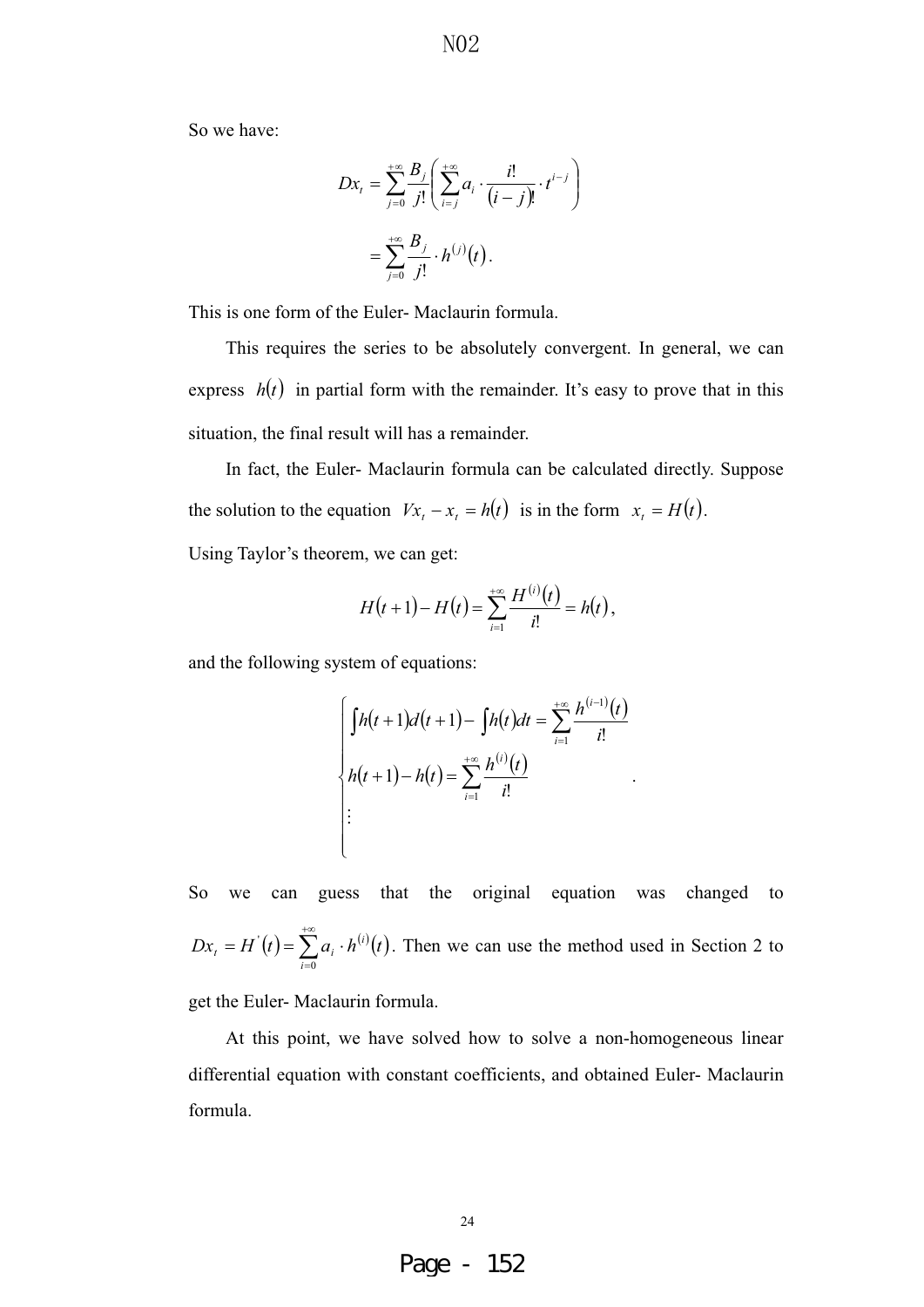**Example 6:**  $x_{t+1} = x_t + \frac{1}{t}, \quad x_1 = 0.$ 

We can convert this equation into:

$$
Dx_t = \sum_{j=0}^{+\infty} \frac{B_j}{j!} \cdot f^{(j)}(t) = \sum_{j=0}^{+\infty} (-1)^j B_j \cdot \frac{1}{t^{j+1}}.
$$

The solution to it is:

$$
x_{t} = \ln t - \sum_{j=1}^{+\infty} \frac{(-1)^{j} B_{j}}{j} \cdot \frac{1}{t^{j}} + c.
$$

Using the undetermined coefficients method, we can get:

$$
c = \gamma = \sum_{j=1}^{+\infty} \frac{(-1)^j B_j}{j} \cdot \frac{1}{t^j} \approx 0.577 \cdots,
$$

which is Euler constant.

So we have:

$$
x_{t} = \ln t - \sum_{j=1}^{+\infty} \frac{(-1)^{j} B_{j}}{j} \cdot \frac{1}{t^{j}} + \gamma.
$$

Obviously, if  $t \to +\infty$ , the difference between  $x_t$  and ln *t* will approach  $\gamma$ , which is the same as the known result.

**Section 4:** 
$$
X_{t+m} + \sum_{i=1}^{m} A_i \cdot X_{t+n-i} = F(t)
$$
, the capital letters represent

**matrices.**

In this section we study how to solve a system of linear difference equations with constant coefficients.

By using recurrence operator, we can rewrite the system of equations as:

$$
\left(V^m\cdot I+\sum_{i=1}^m V^{m-i}\cdot A_i\right)X_t=F(t).
$$

where *I* represents the identity matrix.

By using Cramer theorem, we can get:

$$
\det\bigg(V^m\cdot I+\sum_{i=1}^m V^{m-i}\cdot A_i\bigg)x_{ii}=D_i=g_i\big(t\big).
$$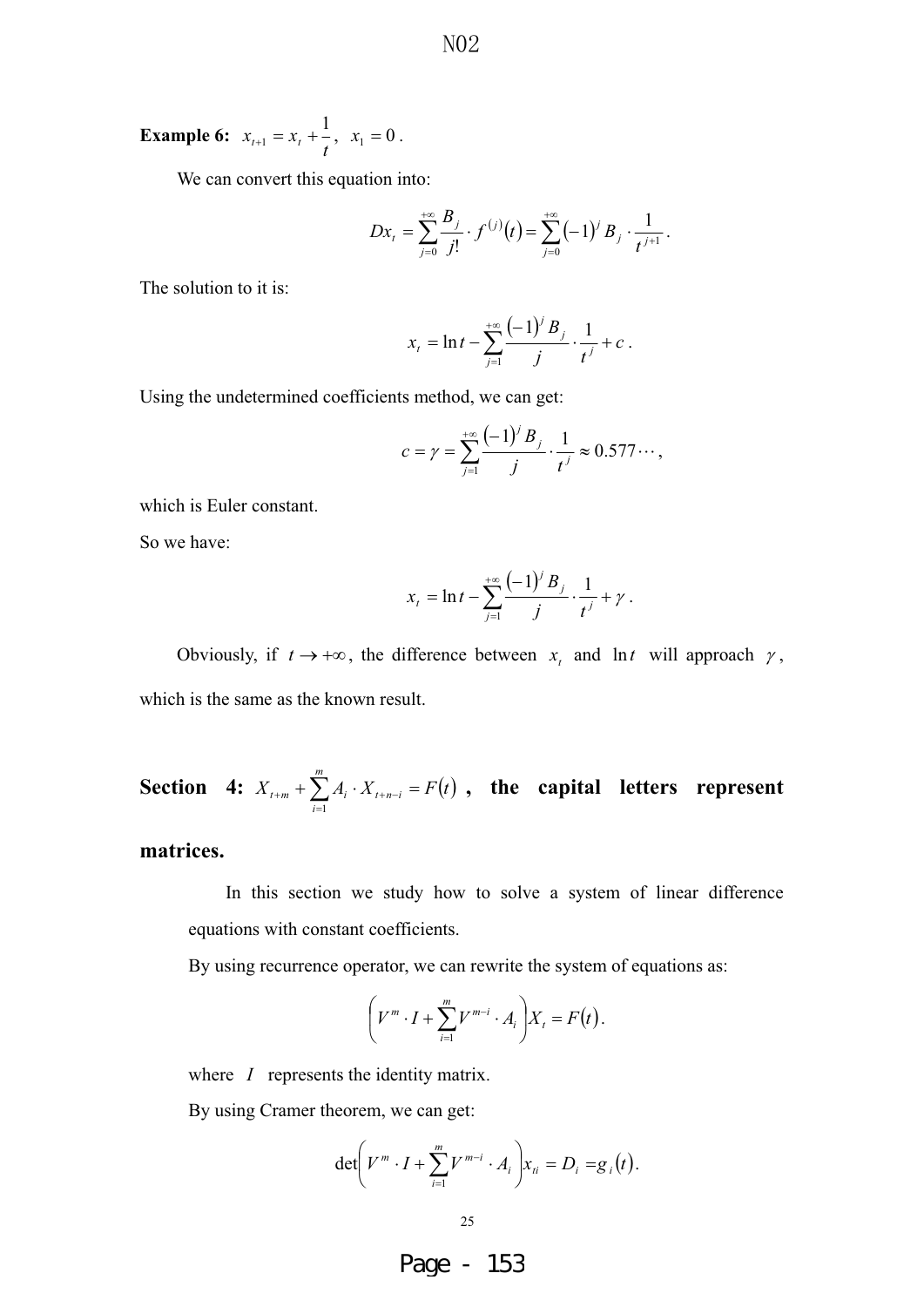where  $D_i$  is an determinant, which is a function of t.

Then we will get:

$$
\det \left(V^m \cdot I + \sum_{i=1}^m V^{m-i} \cdot A_i\right) X_t = G(t).
$$

where  $G(t)$  can be calculated by Cramer theorem.

We can solve these *m* equations using the method introduced in the section before.

In fact, this result can also be provided more conventionally. This is the relationship between the system of difference equations and the system of differential equations.

#### **Example 7:**  $\begin{bmatrix} x_{t+1} \\ y_1 \end{bmatrix} = \begin{bmatrix} 2 & 1 \\ 1 & 2 \end{bmatrix} \cdot \begin{bmatrix} x_t \\ y_t \end{bmatrix}$  $\bigg)$  $\backslash$  $\overline{\phantom{a}}$ l  $\Bigg) \cdot \Bigg($  $\big)$  $\backslash$  $\overline{\phantom{a}}$ l  $=$  $\big)$  $\backslash$  $\overline{\phantom{a}}$ l  $\sqrt{2}$  $^{+}$  $^{+}$ *t t t t y x y x* 21 12 1  $\begin{bmatrix} 1 \\ -1 \end{bmatrix} = \begin{bmatrix} 2 & 1 \\ 1 & 2 \end{bmatrix} \cdot \begin{bmatrix} \lambda_t \\ \lambda_t \end{bmatrix}$  $\big)$  $\backslash$  $\overline{\phantom{a}}$ l  $=$  $\bigg)$  $\backslash$  $\overline{\phantom{a}}$ l  $\sqrt{2}$ 1 3 0 0 *y*  $\begin{pmatrix} x_0 \\ x_0 \end{pmatrix} = \begin{pmatrix} 3 \\ 1 \end{pmatrix}.$

We can change this system of equations to:

$$
\det \left( V^m \cdot I + \sum_{i=1}^m V^{m-i} \cdot A_i \right) \cdot \begin{pmatrix} x_t \\ y_t \end{pmatrix}
$$

$$
= \left[ (V - 2)^2 - (-1)^2 \right] \cdot \begin{pmatrix} x_t \\ y_t \end{pmatrix}
$$

$$
= \begin{pmatrix} 0 \\ 0 \end{pmatrix}.
$$

This is:

$$
(V^2 - 4V + 3) \cdot \begin{pmatrix} x_t \\ y_t \end{pmatrix} = \begin{pmatrix} 0 \\ 0 \end{pmatrix}.
$$

The solution to it is:

$$
\begin{pmatrix} x_t \\ y_t \end{pmatrix} = \begin{pmatrix} c_1 \\ c_2 \end{pmatrix} \cdot 1' + \begin{pmatrix} d_1 \\ d_2 \end{pmatrix} \cdot 3'.
$$

Using the method of undetermined coefficients, we can get:

$$
\begin{pmatrix} c_1 \\ c_2 \end{pmatrix} = \begin{pmatrix} 1 \\ -1 \end{pmatrix}, \begin{pmatrix} d_1 \\ d_2 \end{pmatrix} = \begin{pmatrix} 2 \\ 2 \end{pmatrix}.
$$

26